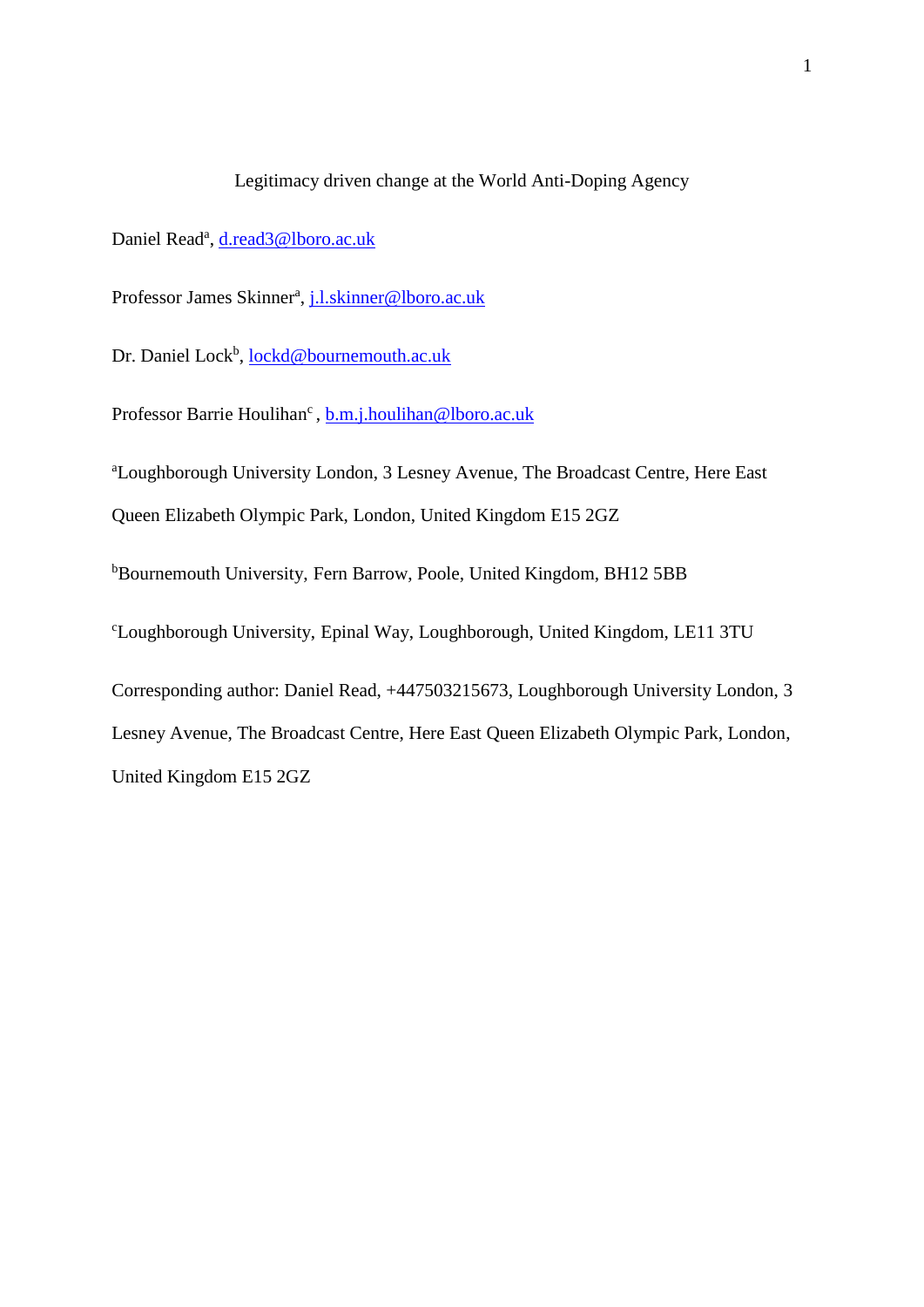Title: Legitimacy driven change at the World Anti-Doping Agency

# **Abstract**

The effectiveness of the World Anti-Doping Agency as an international non-governmental organisation with a mission to regulate anti-doping policy has been challenged before by doping scandals in sport. Historically, anti-doping policy development has been primarily reactive, determined by the need for dominant organisations to maintain power rather than to protect athletes. The purpose of this paper is to explore reactive anti-doping policy change from a multi-level legitimacy perspective. Using multi-level legitimacy theory and the concept of legitimacy challenges, it is argued that reactive policy change is motivated by a need to manage perceived organisational legitimacy. The recent exposure of systematic doping in Russia is used as an example to support this analysis. These findings are discussed in the context of current criticisms of anti-doping policy.

*Keywords*: Legitimacy, Anti-Doping, World Anti-Doping Agency, Policy, Institution.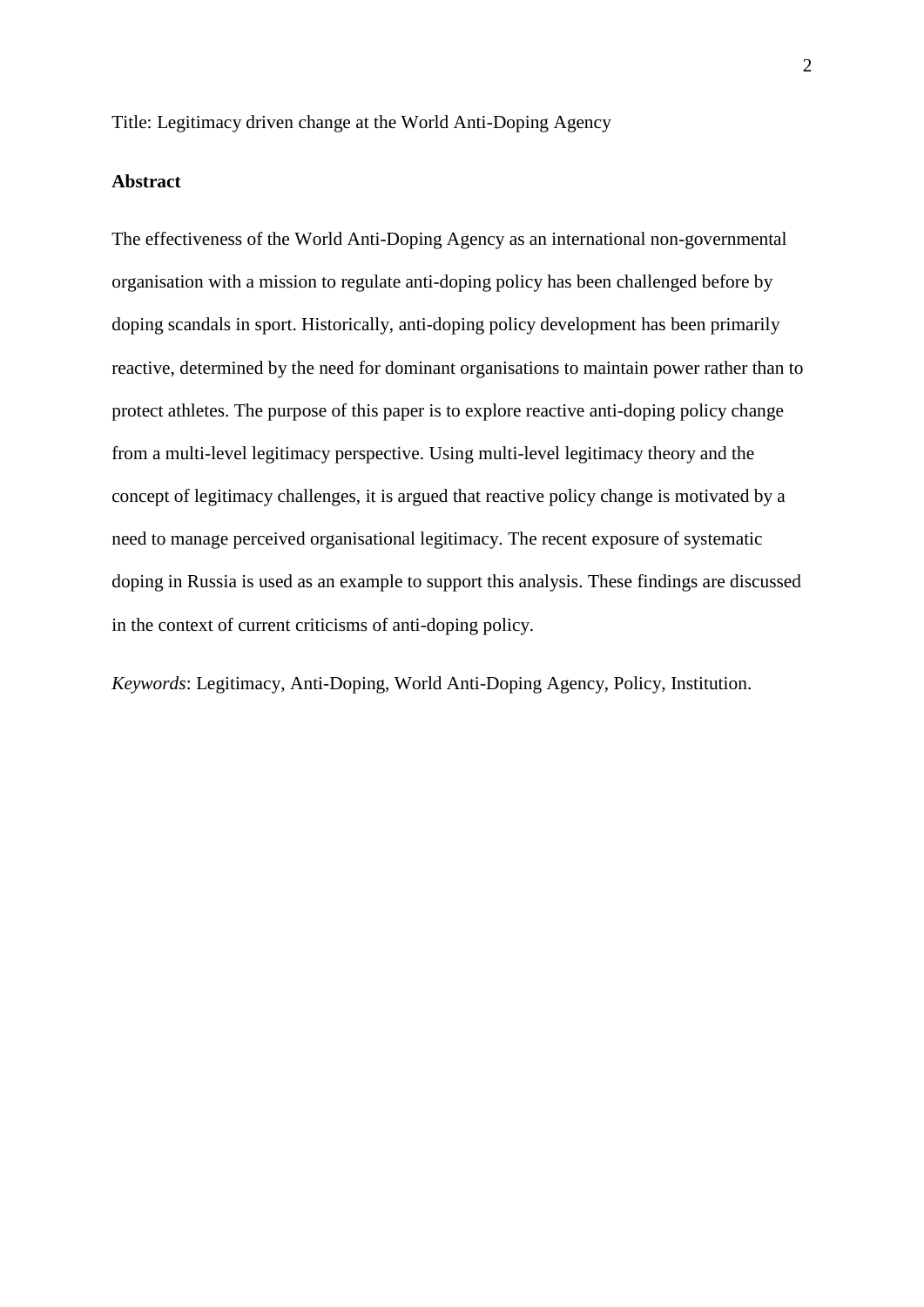#### **Introduction**

The effectiveness of anti-doping policy has been strongly disputed, particularly when placed in context of the substantial sums of money that support the operationalisation of antidoping policy (Hermann and Henneberg 2014). Central to anti-doping policy is the World Anti-Doping Agency (WADA). Founded in 1999, WADA was created to regulate and harmonise anti-doping policy across sports and nations in order to create drug-free sport. The creation of WADA followed the Festina crisis during the 1998 Tour de France which highlighted the failings of the International Olympic Committee's (IOC) war on doping (Hunt 2011). Trumpeted as an independent organisation, WADA was tasked with creating a binding legal framework for anti-doping policies, rules, and regulations which took the form of the World Anti-Doping Code (hereon called the Code) and monitoring compliance with the Code. Despite success in creating regulatory and organisational structures (e.g., the UNESCO Convention) (Jedlicka and Hunt 2013, Houlihan 2014, Toohey and Beaton 2017), when considering estimates of drug use in elite sport populations (Ulrich *et al*. 2018) and disparities in athlete testing and prosecution (Dimeo and Møller 2018, Hanstad *et al*. 2010), scholars have questioned the efficacy of WADA policy (e.g., Møller 2016, Skinner *et al*. 2017).

Consequently, the need to understand the effectiveness of current anti-doping policy has become a central concern in sport policy and management research (Engelberg and Skinner 2016). There is growing interest in the historical development of anti-doping policy to understand contemporary anti-doping policy effectiveness (e.g., Hunt *et al*. 2012, Gleaves and Llewellyn 2014, Ritchie 2014). Using punctuated-equilibrium theory, Ritchie and Jackson (2014) argued that anti-doping policy has been reactive, driven by political concerns rather than the product of proactive athlete-centred decision making. Similarly, Brissoneau and Ohl (2010) show that the development of French anti-doping policy was primarily reactive and shaped by select political agendas at the time of scandals. There are multiple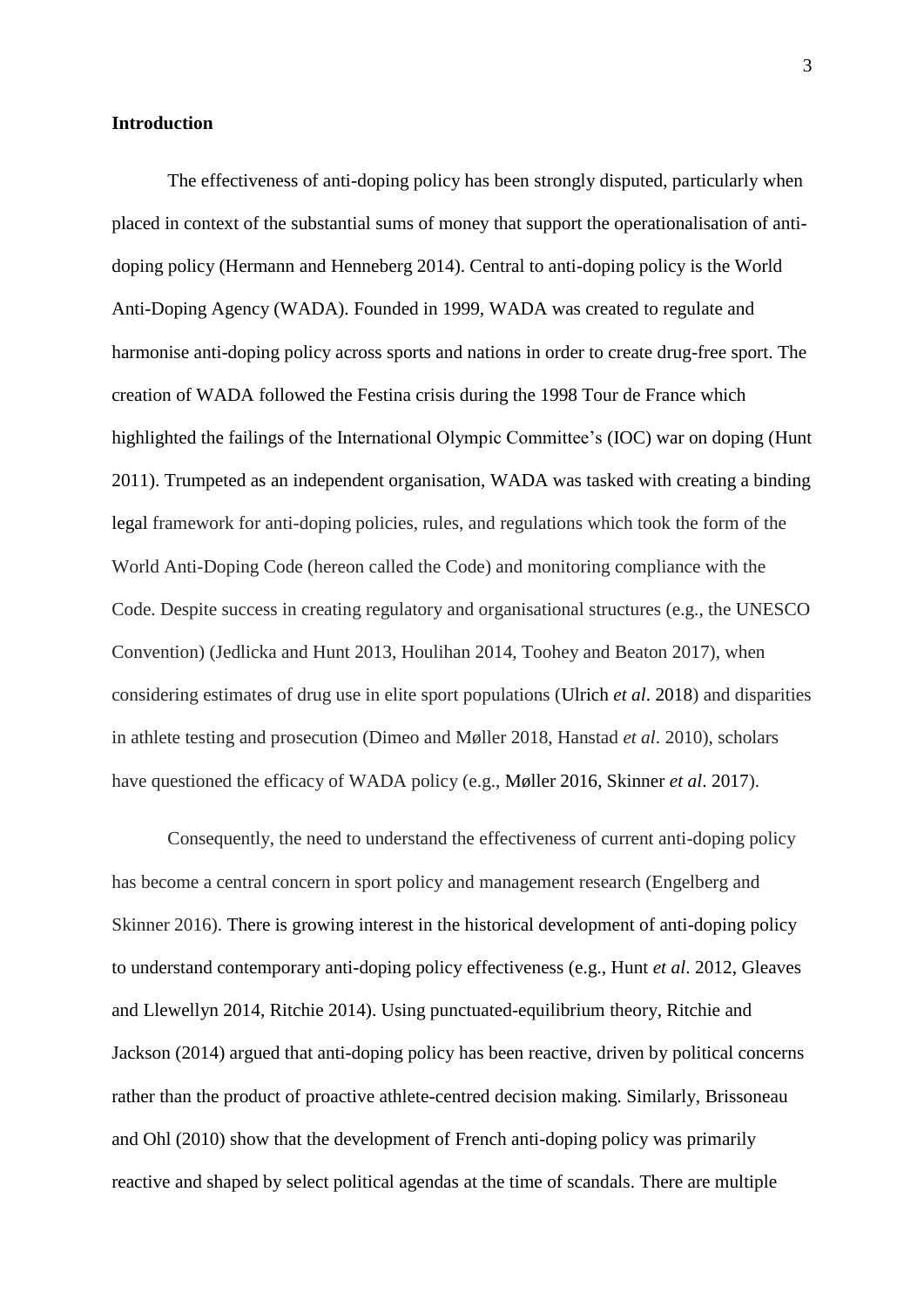problems with reactive policy making when it replaces long term proactive strategies (Chung and Thewissen 2011). It is often motivated by an image-based need to be *seen* as doing something, rather than necessarily making optimal policy decisions to satisfy concerned stakeholders (Ritchie and Jackson 2014). This means that, due to time constraints, policy simplifies complex issues leading to changes that focus on short-term rather than long-term issues. Such short-term responses do not consider or allocate the resources necessary for a long-term solution. Additionally, not all stakeholders are equal, and the concerns of more dominant stakeholders may dwarf those of less influential ones. This is especially problematic if influential stakeholders have an ideological motive as policy making can become politicised (Seippel *et al*. 2018).

Similar short-sighted reactive policy making can be seen from the National Football League's early symbolic responses to the issue of player concussions (Heinze and Lu 2017) or the paternalistic approach to female inclusion in sport (Seippel *et al*. 2018). Both of these examples share the common characteristic with WADA that policy change was driven by public exposure rather than proactive assessment. Ultimately, it is the athletes that suffer from reactive policy making, whether it be through unfair anti-doping policy, inadequate concussion protection, or unequal treatment in elite sport. Using the example of the exposure of systematic doping in Russia - the purpose of this paper is to use multi-level legitimacy theory to understand the motivations behind reactive policy making in anti-doping.

### *Multi-Level Legitimacy Theory*

Legitimacy research attempts to understand the motivations behind social and organisational behaviour beyond the constraints of rational economics (Suddaby 2015). The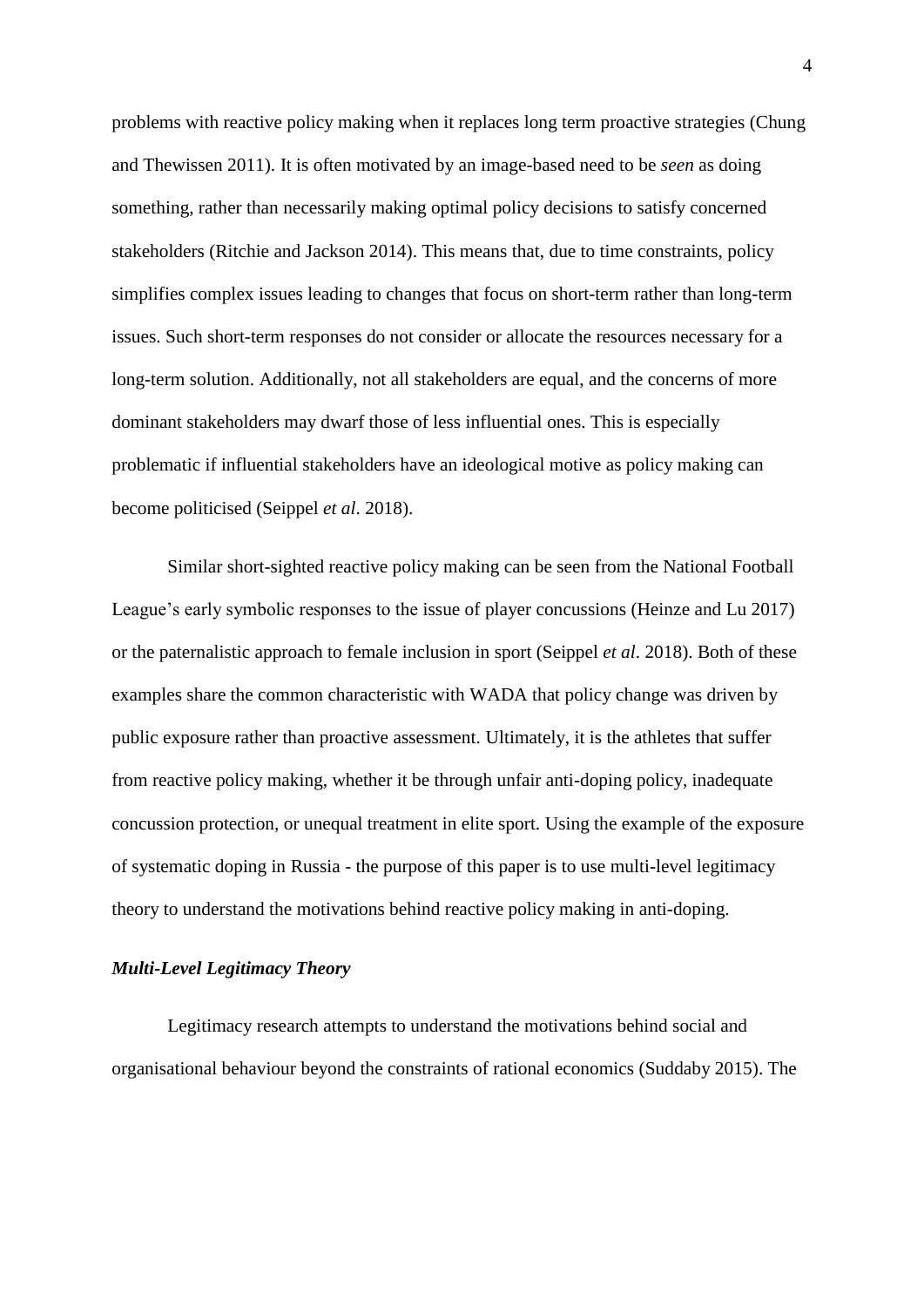term legitimacy refers to the extent that an audience<sup>1</sup> perceives the actions or objectives of an organisation to be socially appropriate (Deephouse *et al*. 2017, Suchman 1995). Evaluations of legitimacy are social judgements about an organisation that occur at the micro (individual judgements) and macro-level (group judgement) of an audience (Haack and Sieweke 2018). When an organisation is perceived to be legitimate, audiences provide it with resources and support that facilitate survival (Ruef and Scott 1998, Zimmerman and Zeitz 2002). The perceived success or failure of WADA in its implementation of the code to ensure drug free sport is a determining feature of its legitimacy and capacity to accrue support from its various audiences (e.g., athletes or media). Consequently, legitimacy is considered an appropriate theoretical perspective to understand reactive policy creation at WADA.

Grounded in socio-cognitive psychology and a social constructionist epistemology (cf. Berger and Luckmann 1967), multi-level legitimacy theory (Bitektine and Haack 2015) hypothesises the evaluation process and relationship between the legitimacy of an organisation and its audiences. Organisations that are evaluated as legitimate by their audiences are institutionalised. Institutions are taken-for-granted physical (e.g., organisations) and non-physical social structures (e.g., social norms) that consciously and subconsciously influence the behaviour of an audience in the form of institutional pressures (Zucker 1977, Greenwood *et al*. 2008, Scott 2008). Similarly, when an organisation is perceived as legitimate, individuals do not openly question its existence or purpose (Greenwood *et al.* 2008). Institutions were originally used to explain why organisations in the same sector shared similar characteristics (DiMaggio and Powell 1983). However, multi-level legitimacy

1

<sup>&</sup>lt;sup>1</sup> The term audience is taken from the work of Bitektine (2011) to describe the group of constituent individuals and organisations related by shared norms and beliefs that confer legitimacy upon physical and non-physical objects.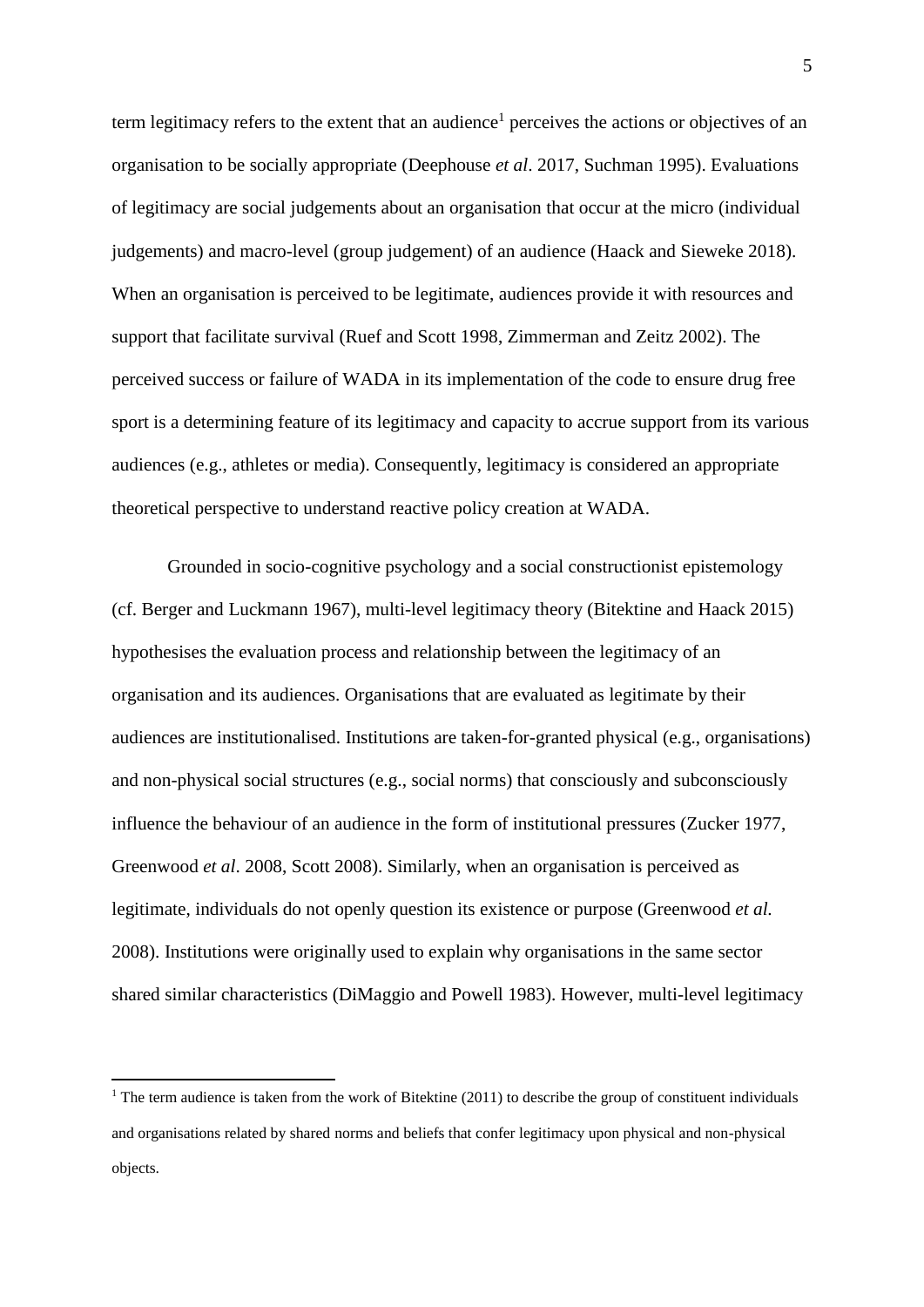theory (Bitektine and Haack 2015) seeks to explain the paradox of embedded agency. Specifically, 'how can actors change institutions if their actions, intentions, and rationality are all conditioned by the very institution they wish to change?' (Holm 1995, p. 398). Bitektine and Haack (2015) confront this paradox, arguing that beliefs which deviate from the dominant institutional consensus can be suppressed by a range of factors (e.g., power).

Multi-level legitimacy theory uses the concepts of validity, validity beliefs and propriety to explain the legitimacy of institutions. Validity describes a socially constructed and accepted consensus regarding the legitimacy of an organisation (i.e., the dominant view of legitimate action in an institution or field). Validity beliefs describe an individual's evaluation of how others perceive the legitimacy of an organisation, and propriety beliefs are an individual's perception of the legitimacy of an organisation (Tost 2011, Bitektine and Haack 2015, Haack and Sieweke 2018). It is argued that between, and within, audiences there are varying evaluations of organisational legitimacy because different beliefs inform the evaluation process (e.g., Haack *et al.* 2014, Finch *et al*. 2015, Lock *et al*. 2015). As a consensus regarding legitimacy is reached between audiences and an organisation is institutionalised, deviant opinions, so-called because they are against the validity consensus, are suppressed either through fear of loss (e.g., threat of social disapproval) or coercive gain (e.g., conforming provides access to resources). These suppressed deviant opinions act as a potential source of change within institutionalised conditions. This explains how institutions can pressure audiences to conform and, conversely, how individuals and audiences can challenge the legitimacy of organisations and institutions.

Recent developments in the conceptualisation of legitimacy suggest that it is cyclical, with periods of stability and change (Bitektine and Haack 2015). Further, organisations are subject to evaluation and judgement by multiple audiences due to the complexity created by working with multiple audiences. Therefore, organisations may prioritise the demands of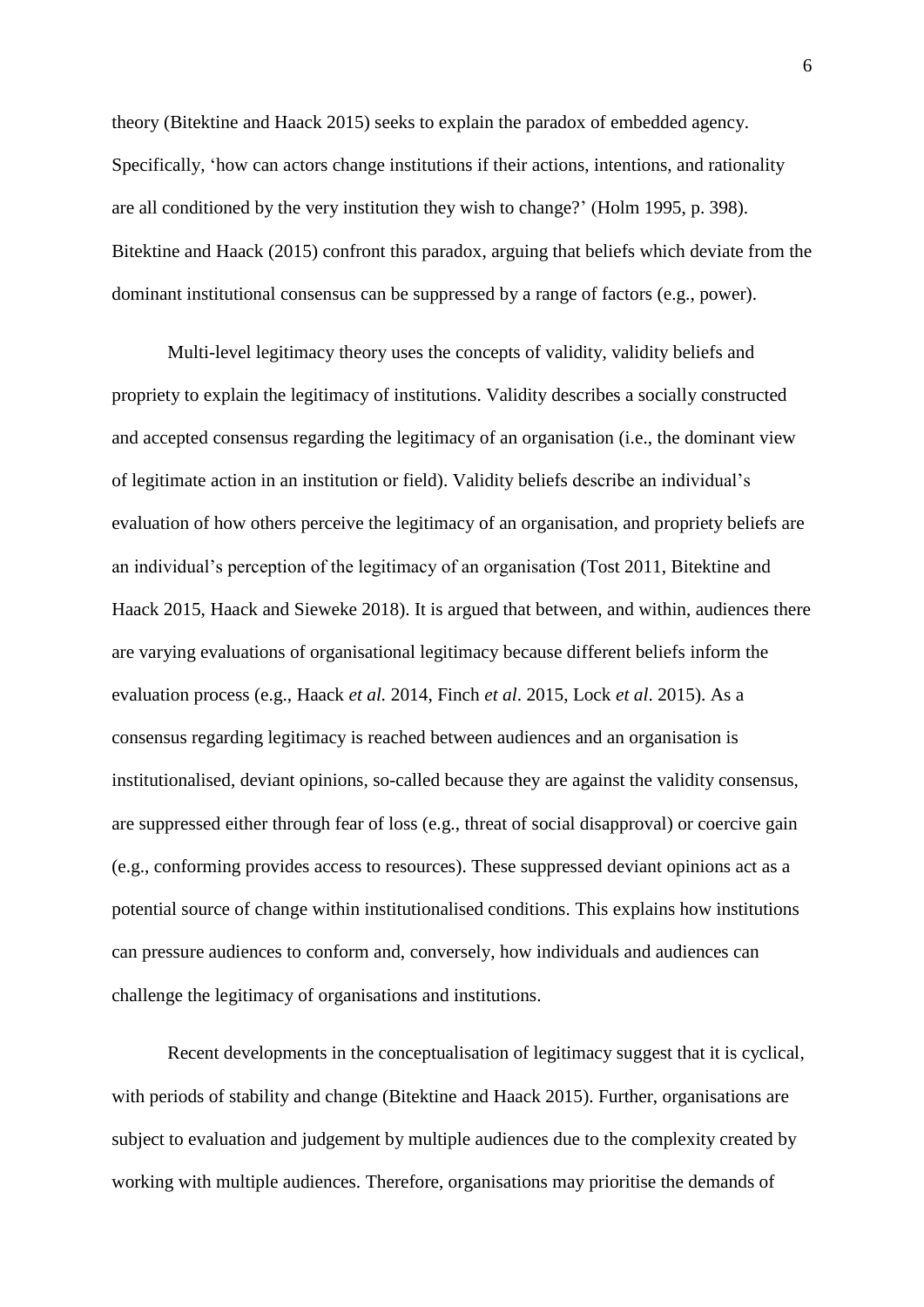some [powerful] audiences whilst suppressing the views of others as a way of maintaining legitimacy in periods of stability. In periods of institutional stability, there is a consensus of legitimacy (validity) among audiences. However, periods of potential institutional change can occur after exogenous shocks such as scandals, political change, or technological innovation that disseminate new information to audiences that has the potential to disturb the validity consensus. In such cases, audiences can actively debate and re-evaluate the legitimacy of an institution. This process after exogenous shocks gives deviant and suppressed propriety judgments a chance to be voiced and is in keeping with a general shift in institutional theory research exploring change within institutionalised conditions (see Hardy and Maguire 2017). Therefore, after events which introduce new information to audiences, organisations risk losing legitimacy and being deinstitutionalised.

In addition to audience members debating the legitimacy of an organisation, organisations have a degree of agency to manipulate how they are judged, either through physical (e.g., sacking managerial staff) or verbal behaviour (e.g., public admissions of guilt) (Oliver 1991, Suchman 1995, Kraatz and Block 2008, Bitektine and Haack 2015). These actions aim to influence individuals' validity beliefs and propriety judgements (Bitektine and Haack 2015). Reflecting on the evidence that anti-doping policy change has previously been reactive rather than proactive to protect the position of powerful organisations (Ritchie and Jackson 2014), this would make sense from a multi-level legitimacy perspective. After the exposure of a doping scandal, the exogenous shock provides new information to audiences about the legitimacy of WADA that may alter validity, validity beliefs, or propriety judgements. These reactive changes may be considered responses to influence legitimacy judgements in a period of institutional change.

#### **Research Aim**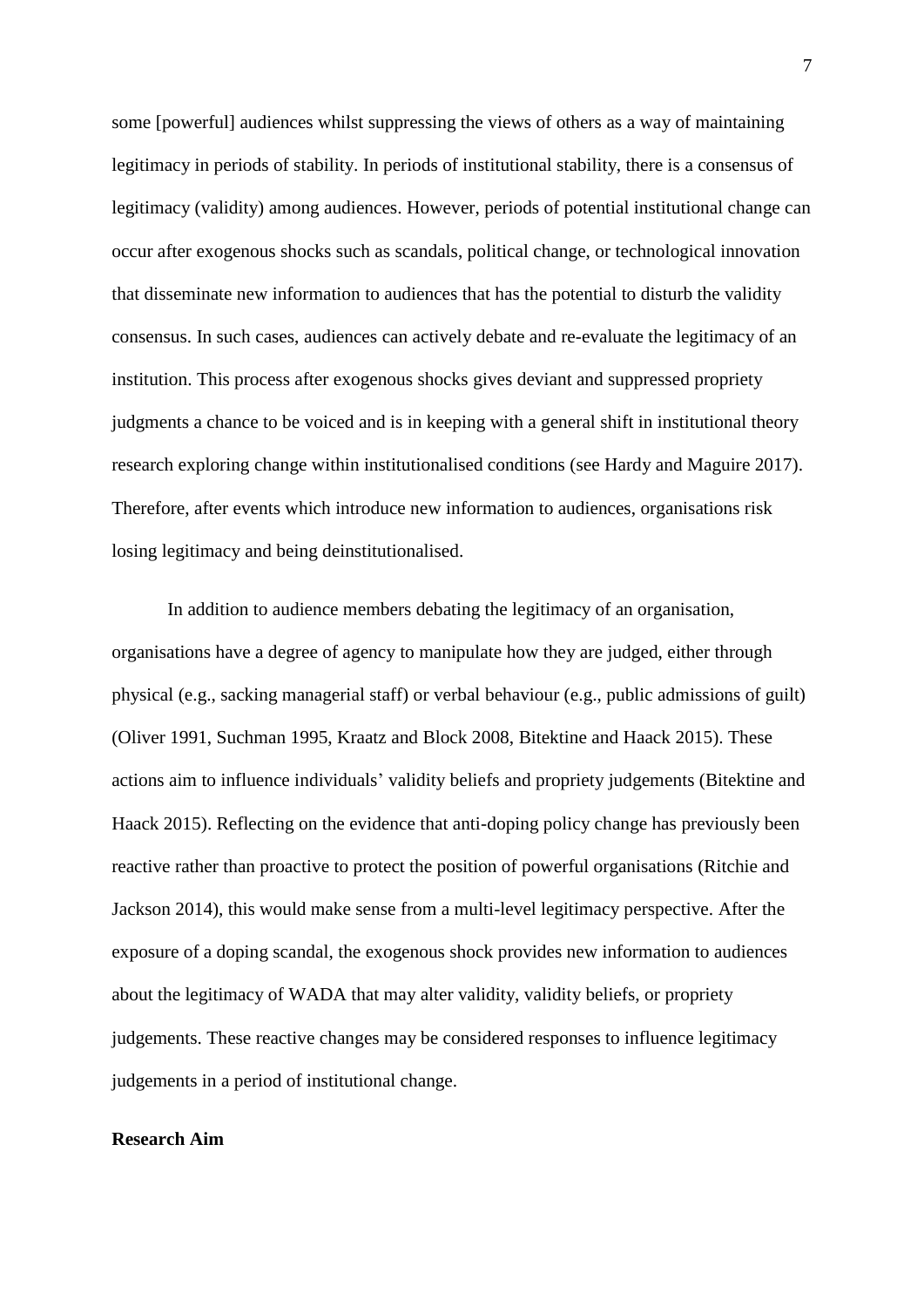Building on previous research**,** which highlights that anti-doping policy has been reactive to scandals to protect organisational hegemony and promote political agendas (Brissoneau and Ohl 2010, Ritchie and Jackson 2014), multi-level legitimacy theory can provide deeper insight into understanding how this process occurs and why. Accordingly, this paper has two research aims. The first is to evaluate how different audiences used the 2014 Russian Winter Olympic Games doping scandal to challenge the legitimacy of WADA. The second is to analyse how WADA responded to scrutiny in order to influence judgements of its legitimacy. This contributes to understanding how and why WADA prioritises reactive policy making.

# **Method**

#### *Research design*

This research adopted a qualitative critical incident case study methodology of the 2014 Russian Winter Olympic Games doping scandal because of its unique importance (cf. Merriam 1998). The event generated widespread discussion of the utility of WADA, specifically, and anti-doping policy generally. A qualitative case study approach suits the social constructionist epistemology underpinning organisational legitimacy as it occurs through patterns of interaction and communication between individuals and organisations (Berger and Luckmann 1967, Yazan 2015). The prominence placed upon depth and realworld contexts in case studies better suits research that is interested in understanding the 'how' and 'why' of a specific case in accordance with the present paper's research focus (Skinner *et al*. 2014).

## *Data Collection*

*News Reports*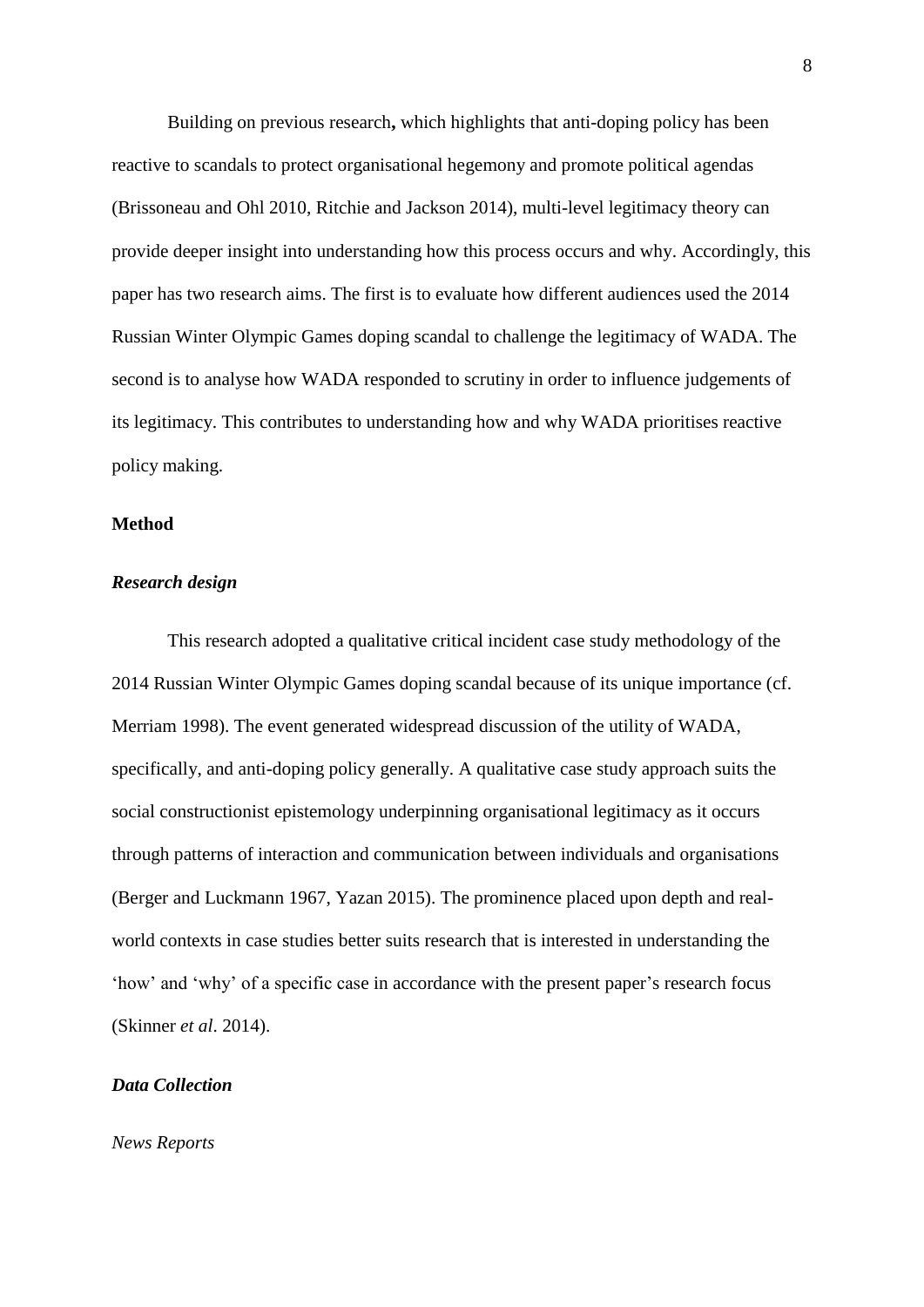The first source of data was news reports which are increasingly used in sport policy and anti-doping research (e.g., Hanstad 2008, Ritchie and Jackson 2014, Heinze and Lu 2017). News reports can provide contextual information on events relevant to WADA as well as commentary and quotes from different audiences that constitute primary data (Brundage 2013). By analysing news reports, it is possible to analyse how [and which] audiences challenged the validity of WADA's legitimacy after key events and how WADA responded. Using Nexis.com, the lead researcher conducted a comprehensive search for news reports in all English language news sources between December 3<sup>rd</sup>, 2014 (date that the Russian scandal was broken) and March 30<sup>th</sup>, 2018. Search criteria initially specified that documents had to contain the words "World Anti-Doping Agency" and "Russia" once for relevance and "WADA" at least three times to filter out superficial articles. This produced 6715 results. Documents with fewer than 500 words were filtered out to remove superficial discussions of WADA. Website sources were filtered out to remove duplicates from newspaper websites and improve validity. Finally, magazines, industry trade press and news transcripts were removed to leave a total of 2672 results from 1694 from Europe, 354 from North America, 198 from Latin America, 172 from Asia, 116 from Oceania, 113 from Africa and 25 from the Middle East. Each article was then individually screened for relevance to WADA as an organisation. This resulted in a total of 777 reports. Additionally, when press releases were quoted, the original press release was found. It is acknowledged that the total number of articles is lower using Nexis because it excludes newswires and therefore may not fully capture how much an event is shown in the news (Weaver and Bimber 2008) but Nexis offered practical advantages such as the ability to specify how many times a word occurred in an article and article length.

#### *WADA Documents*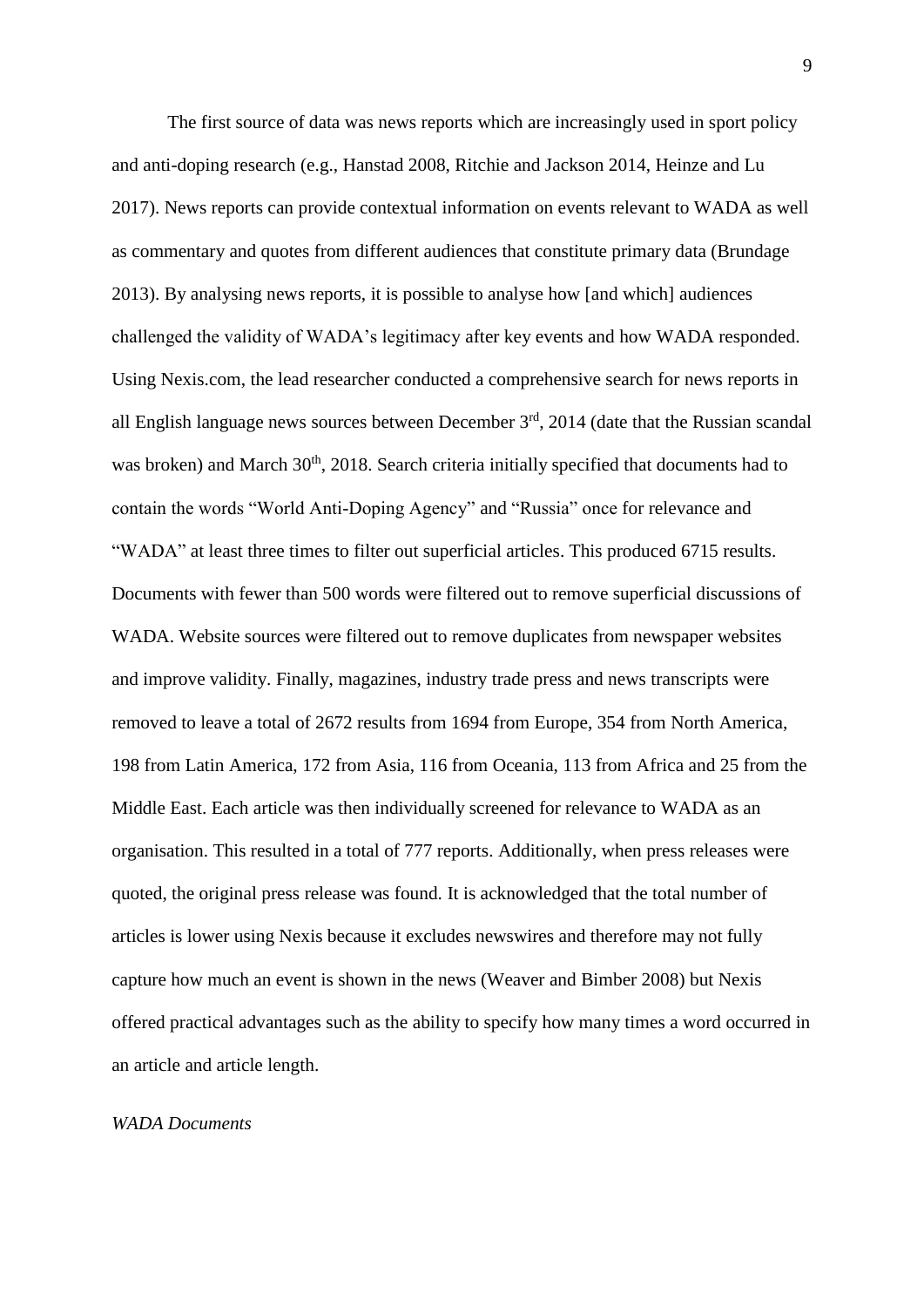Archival documents were downloaded from the WADA website. The data set consisted of Executive Committee meetings minutes, Foundation Board meetings minutes, and annual reports published between the newspaper search dates. Each document type provided additional information on WADA's responses to legitimacy challenges. The meeting minutes provide insight into when anti-doping issues became important, how they challenged those responsible for running WADA, and the responses WADA considered. The annual report documents contain a message from the Chairman and Director Chairman and then details WADA activities over the last 12 months. They also reflect on the troubles experienced and any changes in strategy for the future. Linsley and Kajuter (2008) identify that annual reports can be used by organisations to manage their legitimacy by communicating strategies to stakeholders. These documents help facilitate the identification of WADA's strategic responses.

### *Document Quality*

Scott (2014) suggests four criteria for assessing the quality of documents: authenticity, credibility, representativeness, and meaning. Authenticity refers to the genuineness of a documents originality, completeness, and authorship. Credibility captures how honest the document is to the real-life event or whether it is/was used to manipulate perceptions. Document representativeness refers to whether the documents being used reflect all available documents about an event. Finally, meaning is how easy the document is to understand. Reviewing the documents, the credibility of minutes must be considered as opinions are not be fully articulated. Annual reports typically try to present a positive image of the organisation, so in this case they may not be representative of all views on certain issues. The credibility of information in news reports may vary based on the paper and journalist. To account for these issues, using multiple newspapers aided in identifying reports deliberately trying to affect reader perceptions.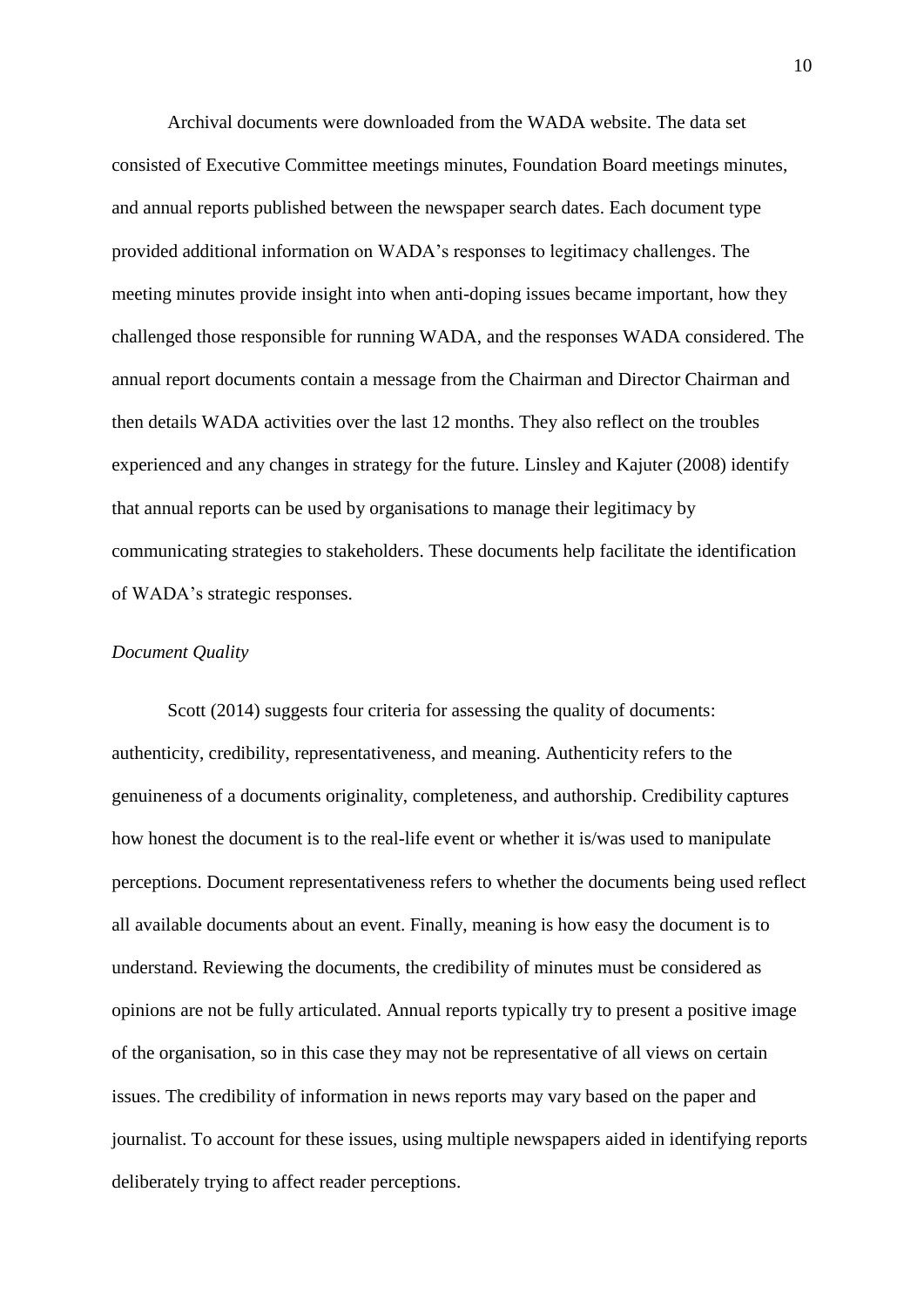#### *Data Analysis*

The process of thematic analysis advocated by Braun and Clarke (2006) was implemented. Thematic analysis "is a method for identifying, analysing and reporting patterns (themes) within data" (p. 79). Following Braun and Clarke's guidelines for thematic analysis, there is no requirement to generate a new theory or adopt a pre-existing epistemological stance which aligns with the mixed *a priori* deductive coding framework and inductive theme generation based on the aims of the research and the literature (Skinner *et al.* 2014). For the first aim, evidence is required that audiences challenged the legitimacy of WADA. Based on Hirsch and Andrews (1984) work, Deephouse *et al*. (2017) suggest how different audiences may challenge the legitimacy of an institution via performance, value or meaning challenges (see table 1). Oliver's (1991) typology of strategic responses to institutional processes provides five groups of responses (acquiesce, compromise, avoid, defy, manipulate) organisations use to manage legitimacy (see table 1). Together, these formed the *a priori* codes to organise data for analysis and inductive theme generation.

------- Insert Table 1 here -------

# **Analysis**

The following section details the progression of the Russian doping scandal and how the legitimacy of WADA was challenged as the case unfolded. On December  $3<sup>rd</sup>$ , 2014, ARD Media (Germany) aired a documentary produced by journalist Hajo Seppelt presenting the accounts of the informants, Vitaly and Yuliya Stepanova, alleging that the All-Russian Athletic Federation (ARAF) was engaging in the systematic doping of its athletes. A week later, following demands from national anti-doping agencies, WADA announced it would launch its own investigation into the allegations led by former WADA President Dick Pound (Pound from hereon). The documentary fits the definition of an exogenous shock as it caused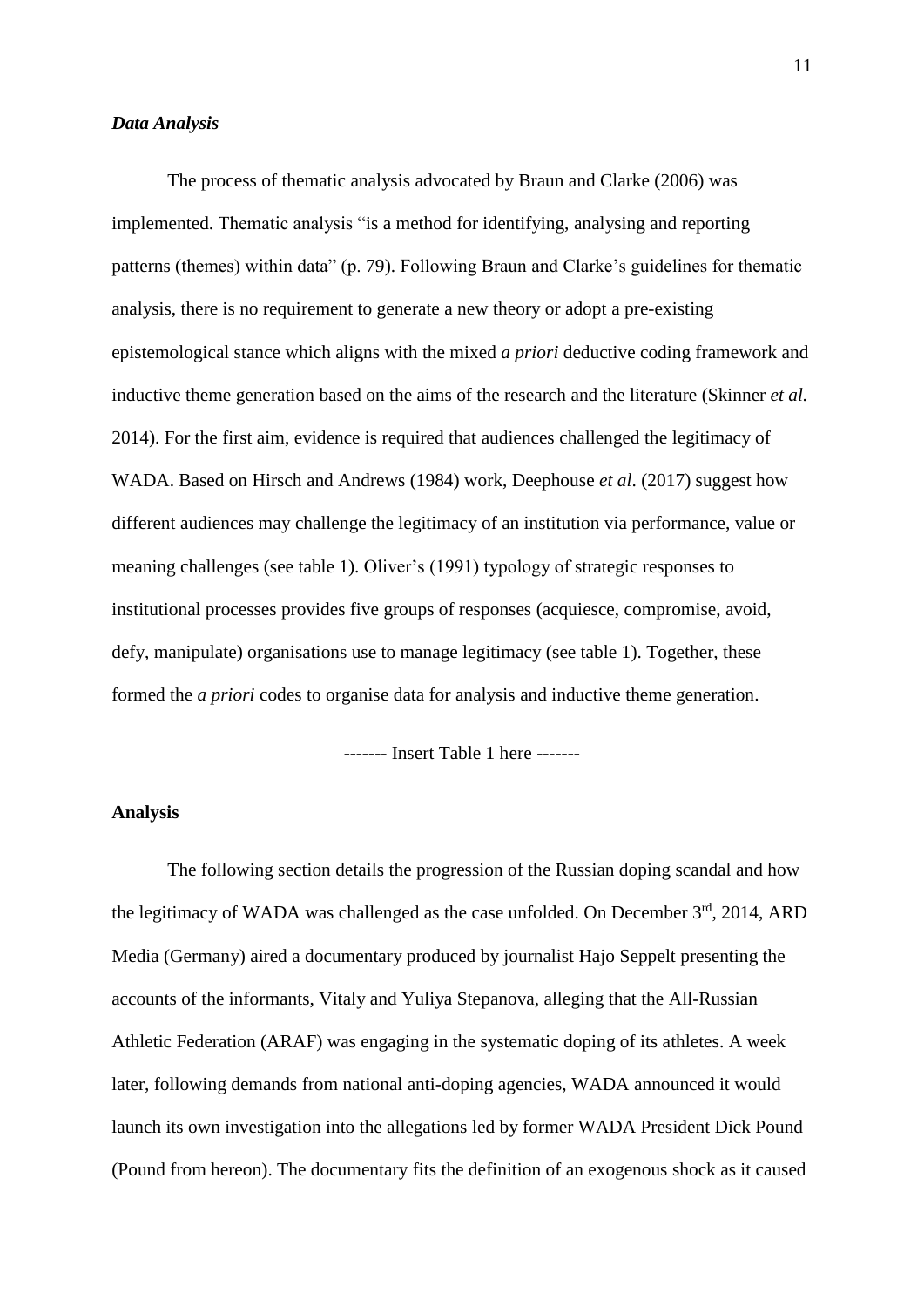audiences, predominantly from the anti-doping and athletics community, to challenge the legitimacy of WADA based on the allegation that Russian athletes had evaded detection (Bloom 2015, Broadbent 2015). The debate focussed on policy and WADA's ability to monitor the Code rather than the existence of WADA. Further, on August  $1<sup>st</sup>$ , 2015, the Sunday Times (United Kingdom) and ARD media jointly leaked 12,359 private blood tests results conducted by the International Association of Athletic Federations (IAAF) suggesting that the IAAF had been lenient on athletes with suspicious blood profiles. Despite a clear failure in the performance of WADA's anti-doping protocols, it was the IAAF that faced value challenges by athletes, national anti-doping agencies, and national athletics federations.

On November 9<sup>th</sup>, 2015, the first part of Pound's Independent Commission was released, evidencing that the IAAF and ARAF had taken bribes to cover-up anti-doping violations. Again, despite undermining WADA's ability to regulate members and enforce the Code, in the press, blame was attributed to rogue IAAF administrators such as former President Lamine Diack who had been arrested the previous week for extortion. This is summed up by Pound 'Our problem was people, once again the people broke down, not the system' (Pound 2015). However, in the following days prominent national anti-doping organisations, government representatives, former WADA employees, journalists, and athletes began to challenge WADA's ability to monitor compliance generally and account for conflicts of interest. British journalist Sean Ingle's analysis captures this**:**

In the views of anti-doping experts there are other countries WADA should be looking much closer at, including Kenya, Jamaica, Ethiopia and Turkey. And questions will also be asked why WADA's President, Craig Reedie, was so friendly with Mutko earlier this year, given the seriousness of the accusations against Russia (Ingle 2015).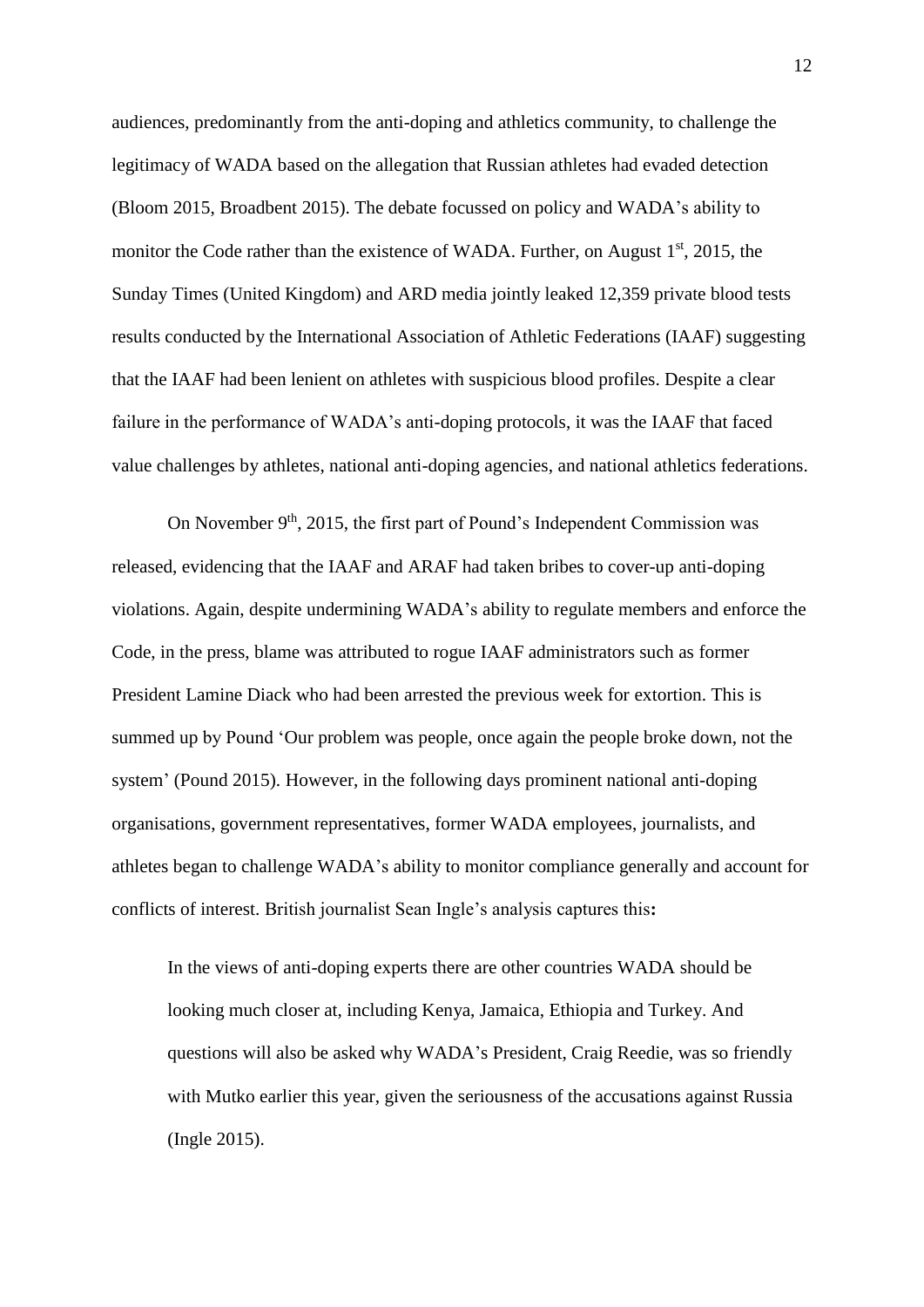This indicates a perceived lack of legitimacy in WADA's regulatory performance due to inconsistent application of the Code to different nations. In response, WADA acquiesced (Oliver, 1991) to the short-term demands laid out in the report, for example, the Foundation Board unanimously announced the Russian Anti-Doping Agency (RUSADA) as noncompliant.

The second part of Pound's Independent Commission, published on January 14<sup>th</sup>, 2016, placed further responsibility on the IAAF rather than WADA. However, in the interim period between the reports, the performance challenges WADA faced from the anti-doping community developed into more serious value challenges questioning whether WADA was interested in catching cheats. These value challenges were primarily based on indications that WADA had not acted on information provided by Stepanova as early as 2010, instead passing the Stepanovas on to ARD media. Secondly, an internal memo from WADA President, Sir Craig Reedie, following the ARD documentary was leaked stating that the organisation should monitor the public's reception before launching an investigation, which was interpreted as a lack of appetite for catching dopers. Richard Ing's captures this 'Remember, it was the media, not the system, that picked up these issues. Indeed, the system for some time pushed back on the media message, so any system that allows this type of conduct to occur is a flawed system' (Clarey 2015). The short-term response to this deeper level of legitimacy challenge demonstrates greater agency in the form of defiance. For example, WADA Chief Operating Officer, Oliver Niggli, defended WADA's response to the Stepanovas stating 'They're where they are today because they've had support and they were certainly in regular contact with the independent commission. These whistle-blowers weren't let down' (Majendie 2015). In the WADA Executive Board meeting (WADA 2016a) that followed this event, minutes show impetus to: develop a new whistle-blower policy, increase investigative capacities, and establish a non-compliance committee. This suggests that anti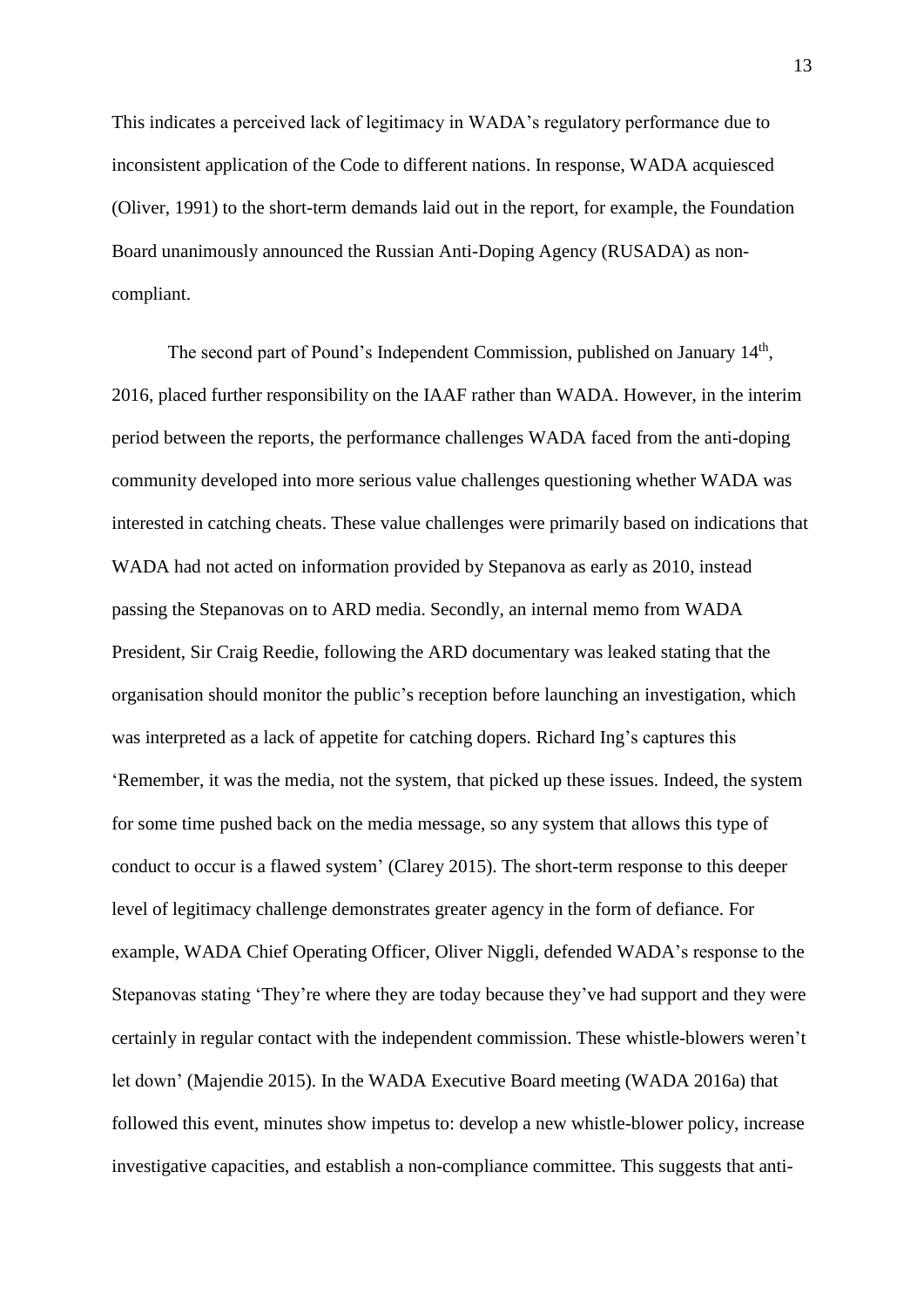doping policy change was influenced by a high-profile issue that challenged WADA's legitimacy.

After the second part of Pound's Independent Commission, performance challenges still existed as calls continued from high profile figures in the anti-doping community, such as Beckie Scott, WADA Athlete Committee Chairwoman who called for an investigation into other Russian sports (Axon 2016a). These were avoided by WADA, as Craig Reedie stated, 'if seemingly solid allegations/intelligence is brought forward to WADA, and/or by whistleblowers, then we would seriously evaluate the need for further investigations' (Powell 2016). In early May a second exogenous shock occurred. Separate interviews by Vitaly Stepanov and Grigory Rodchenkov (former RUSADA Director turned whistle-blower) with CBS and the New York Times, respectively, brought new information to light suggesting that the antidoping laboratory at the Russian Winter Olympic Games had been a charade and that WADA had ignored up to 200 emails from the Stepanovs. In contrast to the first shock, this was a complete subversion of policy, which diminished WADA's existing narrative that the scandal stemmed from the actions of rogue individuals. Again, WADA was forced to react and launched the Independent Persons investigation led by Richard McLaren. In comparison to the first shock, the new interviews predominantly led to value and meaning challenges as national anti-doping agencies, government representatives, athletes, and journalists debated if WADA shared their commitment to anti-doping and considered whether an entirely new organisation was needed (i.e., the second shock challenged WADA's existence). For example, 20 different athlete groups representing different sports and countries jointly wrote to WADA (Ingle 2016a), and US Senator John Thune, all of whom questioned WADA's commitment to the fight against doping (Ruiz 2016). This suggests that the type of legitimacy challenges an organisation faces may be linked to the loci of blame. External blame may be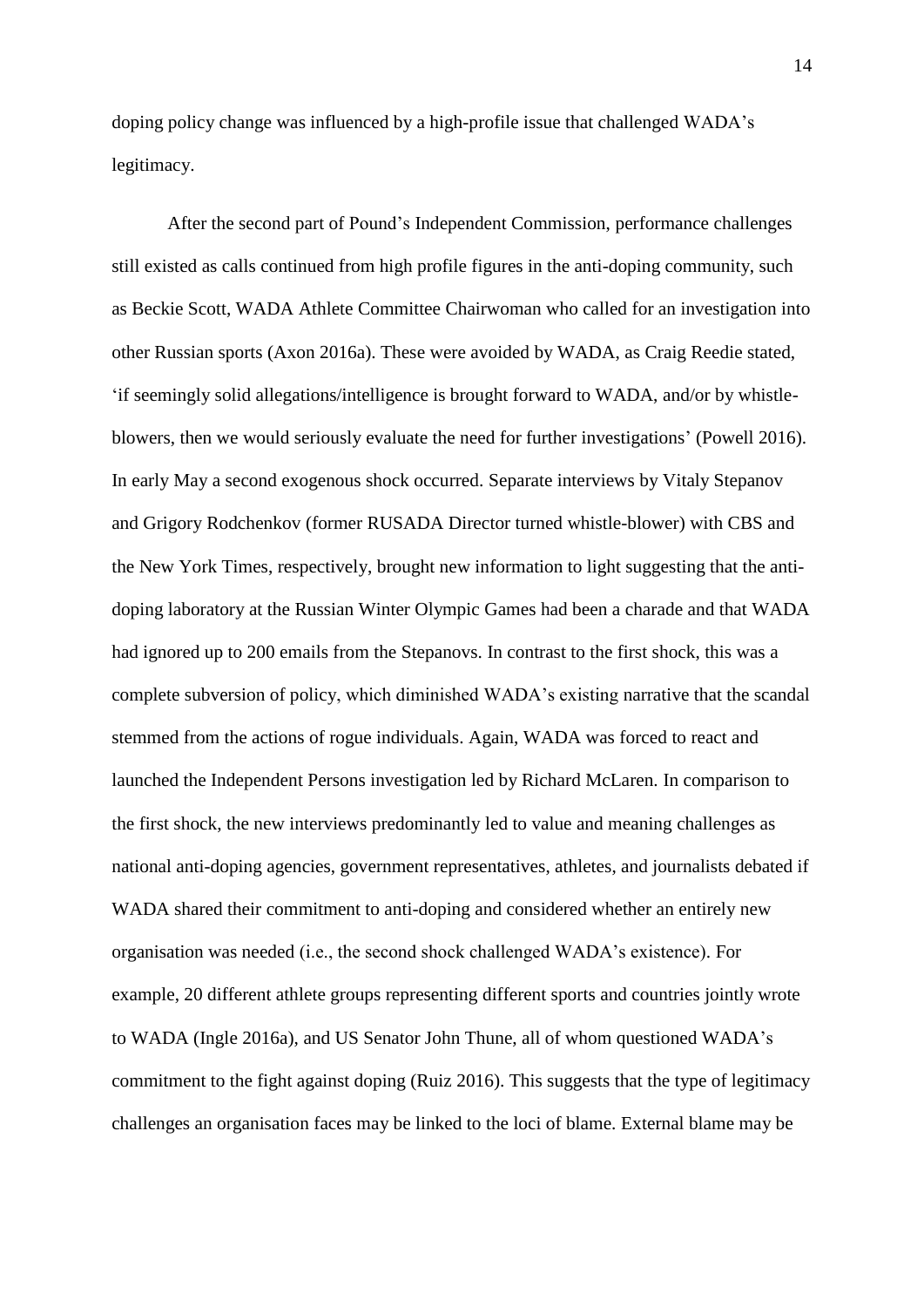more likely to result in a performance challenge which examines the policy rather than organisation and may be easier to manage.

Like the first investigation, WADA reacted by establishing the Independent Persons investigation as an attempt to respond to institutional pressures by taking a position of authority. However, WADA was still subject to value challenges from prominent organisations such as the United States Anti-Doping Agency (USADA) which hinged on WADA's reluctance to investigate the Stepanovas' claims. WADA responded with continued defiance about why it failed to investigate; arguing it was not capable of doing so. The Agency also appeared to be simultaneously acquiescing to the legitimacy challenges by starting to develop a whistle-blower policy that was 'broader than just a policy' (WADA 2016b, p. 4). In isolation, acquiescence should be a satisfactory response to institutional pressures (Oliver 1991), but some organisations used the value challenge to justify meaning challenges to WADA's existing institutional arrangement. For example, the head of the USADA, Travis Tygart, stated:

WADA's foot-dragging has raised serious questions about the agency's willingness to do its job. Since it was founded in 2000, the United States Anti-Doping Agency has advocated separation between those who promote sport and those who police it. To do otherwise is to have the fox guarding the henhouse (Tygart 2016).

In this example, the value challenge is used to justify the meaning challenge to the institutional arrangement. This may be indicative of how some audiences use legitimacy challenges to make the institutional environment they operate in more favourable (Deephouse *et al*. 2017), for example, national anti-doping agencies, like USADA, may be afforded more power within a revised anti-doping system.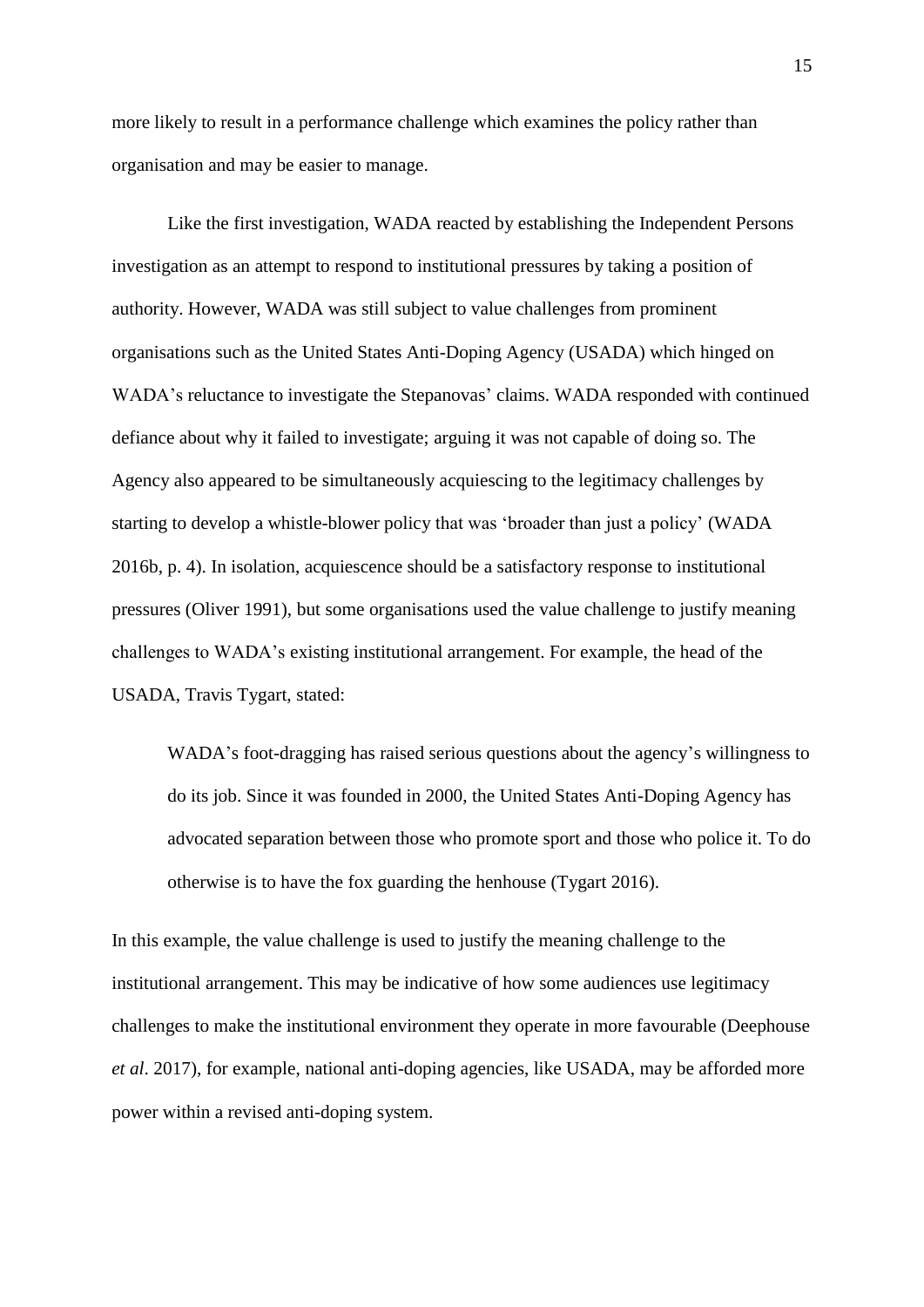The general short-term response to the meaning challenge was defiance, for example, Craig Reedie argued 'This marriage has worked. If people believe there is a conflict of interest, then clearly I have to deal with that perception' (Waldie 2016). Considering that the legitimacy challenges WADA faced typically came from audiences that did not finance WADA, such as the Olympic athlete group and former employees like Dr Arne Ljungqvist, defiance may have seemed suitable given WADA's relative position of authority. It is pertinent that by September 2016, greater independence had become a topic of discussion for the Executive Board. For example, when discussing the IOC-WADA relations, Executive Board member Thorhild Widvey stated 'There was a lot that could be done better, and the bodies should work together and try to strengthen WADA as an independent organisation' (WADA 2016b). The prominence placed by the board on being perceived as independent further supports the argument that reactive anti-doping policies are driven, in-part, by the need to respond to deviant legitimacy judgements.

The first Independent Persons investigation was published just three weeks before the start of the Rio 2016 Summer Olympic Games. The report concluded that hundreds of Russian athletes had benefitted from a systematic programme which covered up anti-doping violations for potential medallists. At this point the IAAF had already banned ARAF from competing in Rio and WADA echoed the call for a complete ban on all Russian athletes at the Olympics. This acquiescence with institutional pressures from athlete groups and the institute of national anti-doping agencies (Axon 2016b) helped mitigate the meaning challenges WADA had experienced. However, it also served to highlight the precarious position of WADA's legitimacy. In siding with the anti-doping community, they distanced themselves from the IOC and other International Federations, an audience on which they also depend for survival. In light of the Independent Persons investigation, the IOC decided that International Federations should be responsible for determining Russian participation in their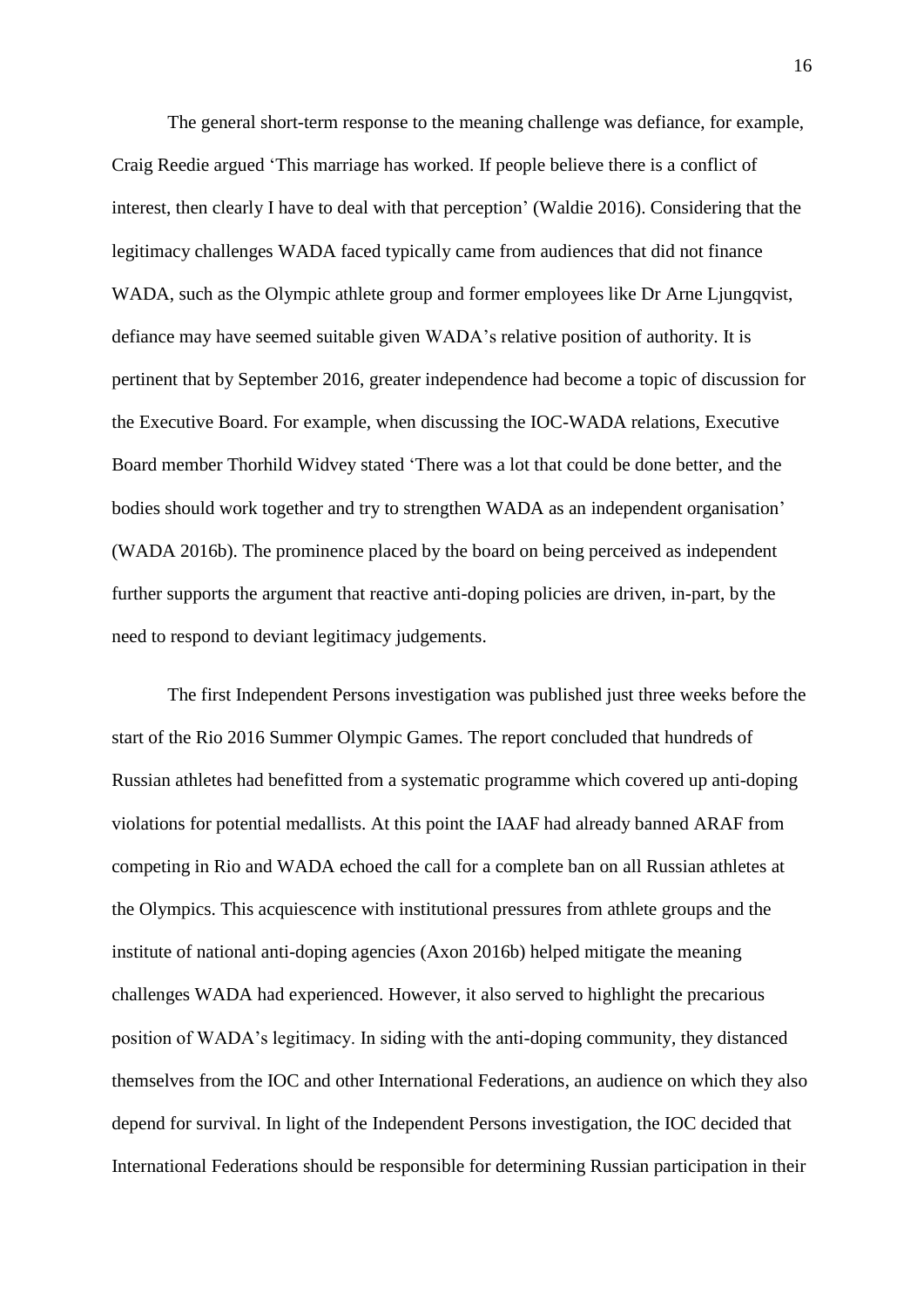respective sports. They argued that individual justice was more important than collective responsibility.

This situation highlighted a number of challenges to WADA's legitimacy. The IOC challenged the performance of WADA to regulate compliance by attributing their decision partly to WADA not investigating Russia sooner. For example, IOC President Thomas Bach stated 'I don't want to make any accusations here, but I think it can be pointed out that the whole problem could have been avoided if WADA would have investigated the evidence from Stepanov in 2010' (Magnay 2016). More threateningly, the IOC challenged the existence of WADA as an institution. For example, the IOC stated 'Its serious concerns about the weaknesses in the fight against doping' and called on WADA to 'fully review their antidoping systems' (Dunbar and Wilson 2016). Meaning challenges like this are the most threatening, as institutions by their nature are defined as being enduring and taken-forgranted (see Greenwood *et al*. 2008). That WADA's primary funder, the IOC, was considering alternative institutional arrangements sent a powerful message to other audiences that they did not perceive WADA as a legitimate institution. WADA, again, responded to these new institutional pressures by defying the accusations. The comments of Tracey Crouch, British Sports Minister and WADA board member are typical of WADA's attitude:

I think WADA has done a good job in uncovering cheating on a massive scale and it was up to the IOC to deal with that. I think the post-McLaren handling could have been much better from the IOC. I think it's unfair of the IOC to wholly criticise WADA for uncovering everything (Ziegler 2016).

Defiance (Oliver, 1991) appears insufficient as the meaning challenge persisted after Rio. The IOC continued to publicly discuss alternatives to WADA, concentrating on a new IOC controlled integrity unit which would also manage anti-doping. The general attitude of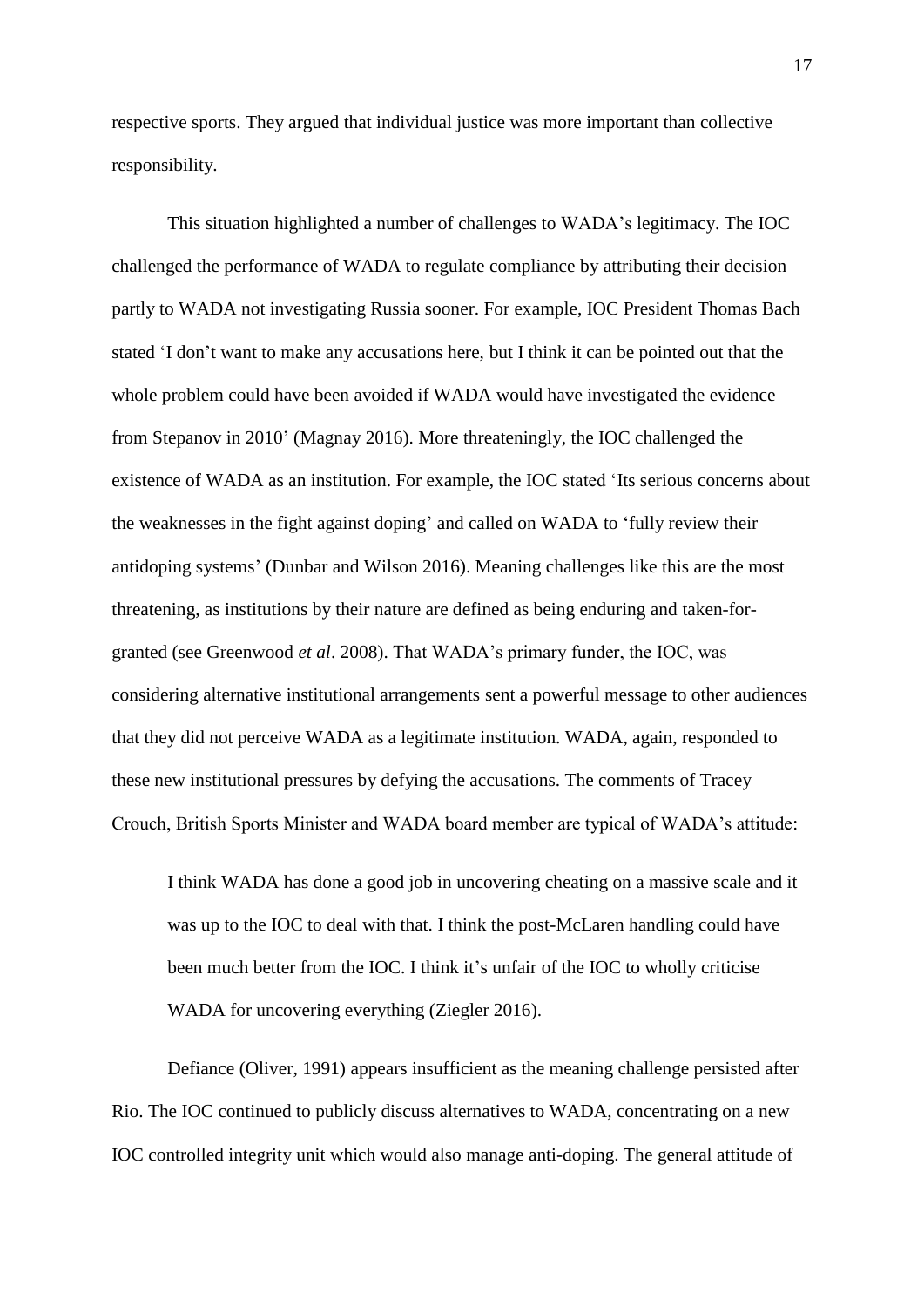IOC members towards WADA at this point is summarised by Spanish Olympic Committee President, Alejandro Blanco's statement at the general assembly of the Association of National Olympic Committees 'What is the objective of WADA? It must not be to tell sports institutions what they should be doing, like telling the IOC to sanction all Russian athletes' (Ingle 2016b). Other audiences also seized on this period of potential institutional change after Rio. Two statements (iNADO 2016a, 2016b) from a group of leading national antidoping agencies argued that WADA should have the ability to sanction non-compliant nations, the WADA President should have no affiliation to a sport promoting organisation, and WADA should be completely independent of sport organisations. Additionally, athlete groups began to push for an athlete charter of rights to apply strict liability to organisations as well as athletes (WADA 2017a). These changes represented a potential threat to the power the IOC and International Federations had to influence WADA.

Recognising the importance of perceived independence to survival, WADA was again defiant in the short-term after the Rio Summer Olympic Games when confronted with meaning challenges from the IOC, Craig Reedie stated:

If the IOC establishes its own integrity unit, I await information on how that will be structured. I think the IOC are well aware that the other stakeholders in WADA are governments. Inevitably the organisation would lose its independence, which is absolutely central to its functioning (Ingle and Gibson 2016).

WADA's long-term attempts to manipulate the institutional pressures can be seen in their Annual Report (WADA 2017b) which outlines investigations, compliance monitoring, independent testing, and better laboratory testing as priorities. What is critical from analysis of these discussions is the intention of WADA to *lead* these functions. At the Foundation Board meeting in November (WADA 2016c), governance review and independent testing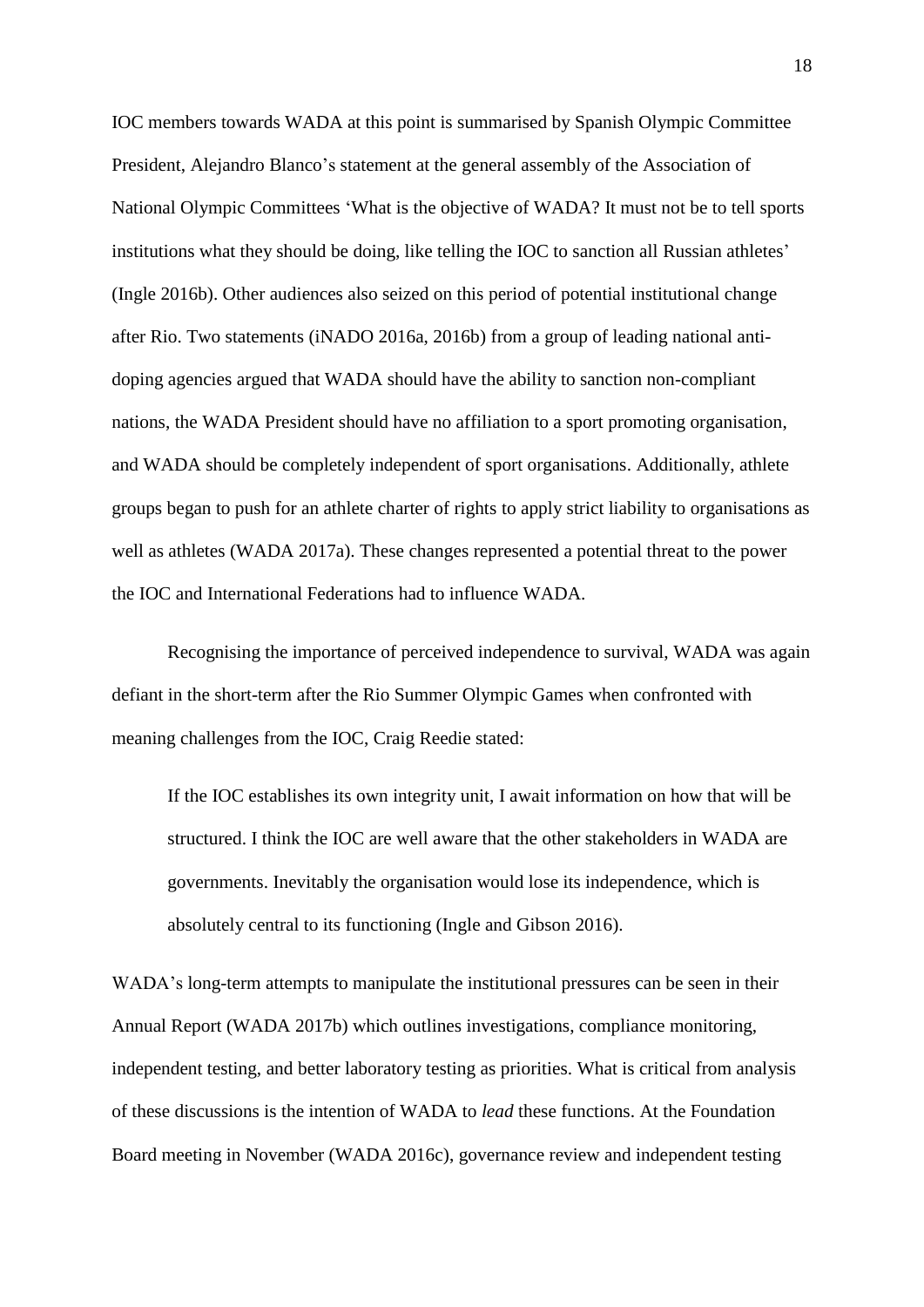committees were approved; thus supporting the idea that anti-doping policy is reactive because its purpose is to maintain existing hegemonic hierarchies (Ritchie and Jackson 2014). That is why the decision of the IOC and WADA to reconcile in 2017 before banning the Russian Olympic Committee from the 2018 Pyeongchang Winter Olympics Games can be interpreted as a reactive move to protect legitimacy. By acknowledging WADA, the IOC reduced the likelihood of greater government involvement in anti-doping, therefore, minimising potential power shifts. WADA also benefitted, as it helped negate the threat of a new institution. The outcome is that both institutions retain control of anti-doping. This is demonstrated in an IOC statement on behalf of both organisations**,** which stated:

Following frank discussions, we are fully aligned in our determination to a close cooperation in the fight against doping. Our common goal is to do everything possible to protect the clean athletes so that such a systematic manipulation of the anti-doping system can never happen again (IOC 2017).

# **Discussion**

# *Policy changes and managing legitimacy*

Reflecting on the first research question, it appears that there were two major groups of audiences involved in the Russian doping scandal. The first group consisted of nationalanti-doping agencies, government representatives, athletes, and journalists who challenged the legitimacy of WADA, initially on performance, then on more critical values such as the treatment of whistle-blowers and conflicts of interest within the WADA Boards. The second group consisted of the IOC, International Federations and National Olympic Committees. This group challenged WADA at a meaning level**,** which led to re-evaluation of appropriateness of WADA's existence.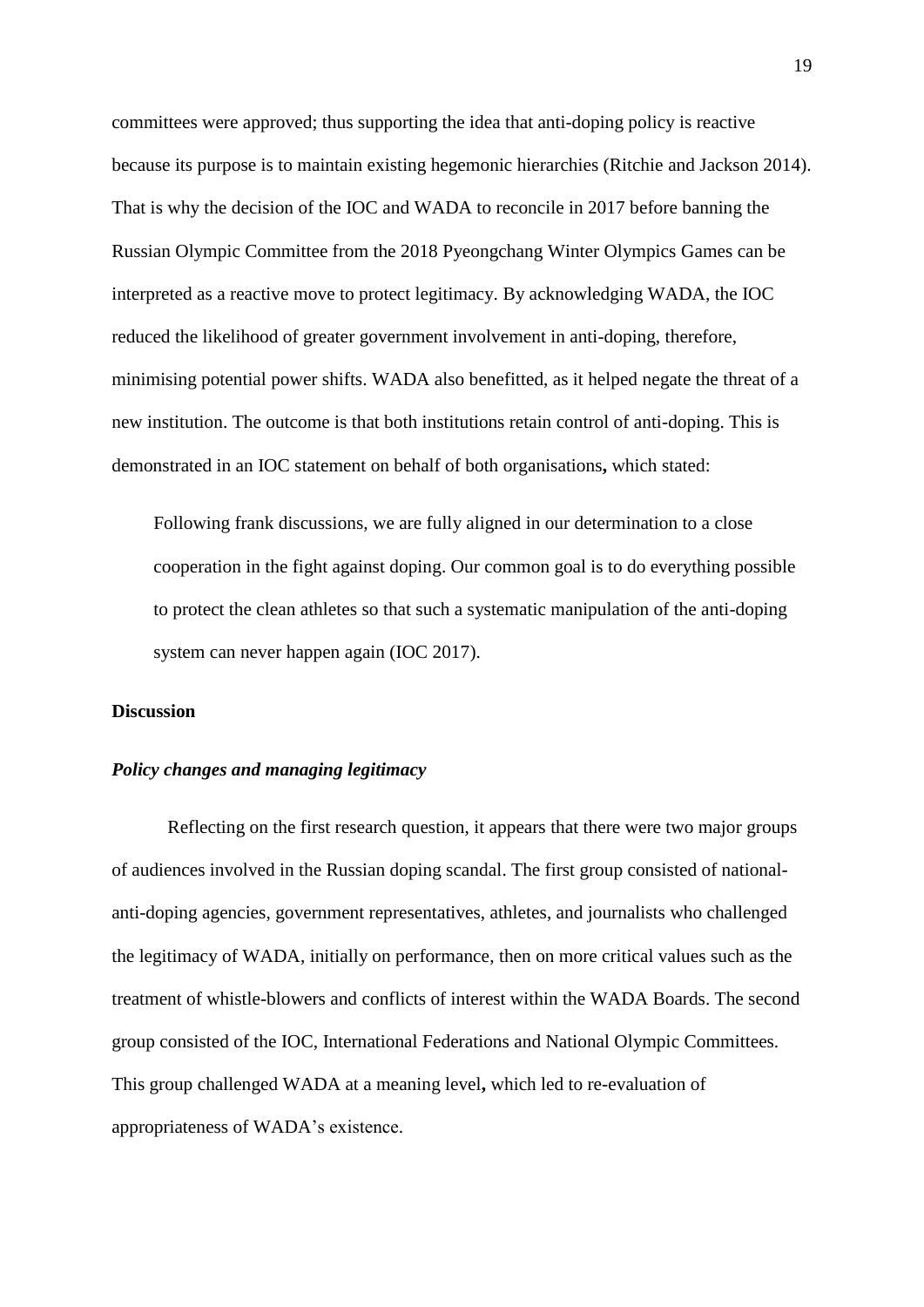These challenges make sense considering the conditions around WADA's creation. Government intervention in sport after the Festina crisis led to the creation of WADA (Hanstad *et al*. 2008). This partly nationalised anti-doping policy and reduced the power of the IOC (Casini 2009). International Federations signed the Code through fear of social disapproval to maintain their own legitimacy (Hanstad 2008, Wagner 2011). However, deviant propriety beliefs may still exist, and these suppressed beliefs manifest in meaning challenges. Propriety judgements are based on personal attitudes and beliefs (Finch *et al*. 2015). Moreover**,** sport organisations may use commercial beliefs when judging the legitimacy of WADA that conflict with supporting anti-doping efforts (Haugen and Popela 2015). This transition from suppression to expression of propriety beliefs might help to explain why WADA's legitimacy has been contentious throughout its existence (Toohey and Beaton 2017). Therefore, when WADA is in a period of [relative] institutional stability, these audiences are subject to suppressor factors that create institutional pressures for compliance with WADA and the Code. However, following the exogenous shocks of the ARD documentary, and the New York Times and CBS interviews, suppressor factors were weakened which allowed some audiences to challenge the institutional consensus and propose their own alternatives. For example, the IOC would gain from a centralised IOC integrity unit as they would have greater influence over anti-doping policy than they do under WADA. Similarly, national anti-doping agencies would gain more power to conduct testing and investigations should WADA be separated from sport organisations.

This situation presents a perilous position for WADA's legitimacy. Conceptualising legitimacy as a perception means that behaviour is evaluated as desirable by a set of pragmatic and moral values specific to an audience (Suchman 1995, Bitektine 2011). Therefore, addressing the second research aim, WADA must satisfy multiple conflicting expectations of legitimate behaviour. This can be seen in the anti-doping policies it has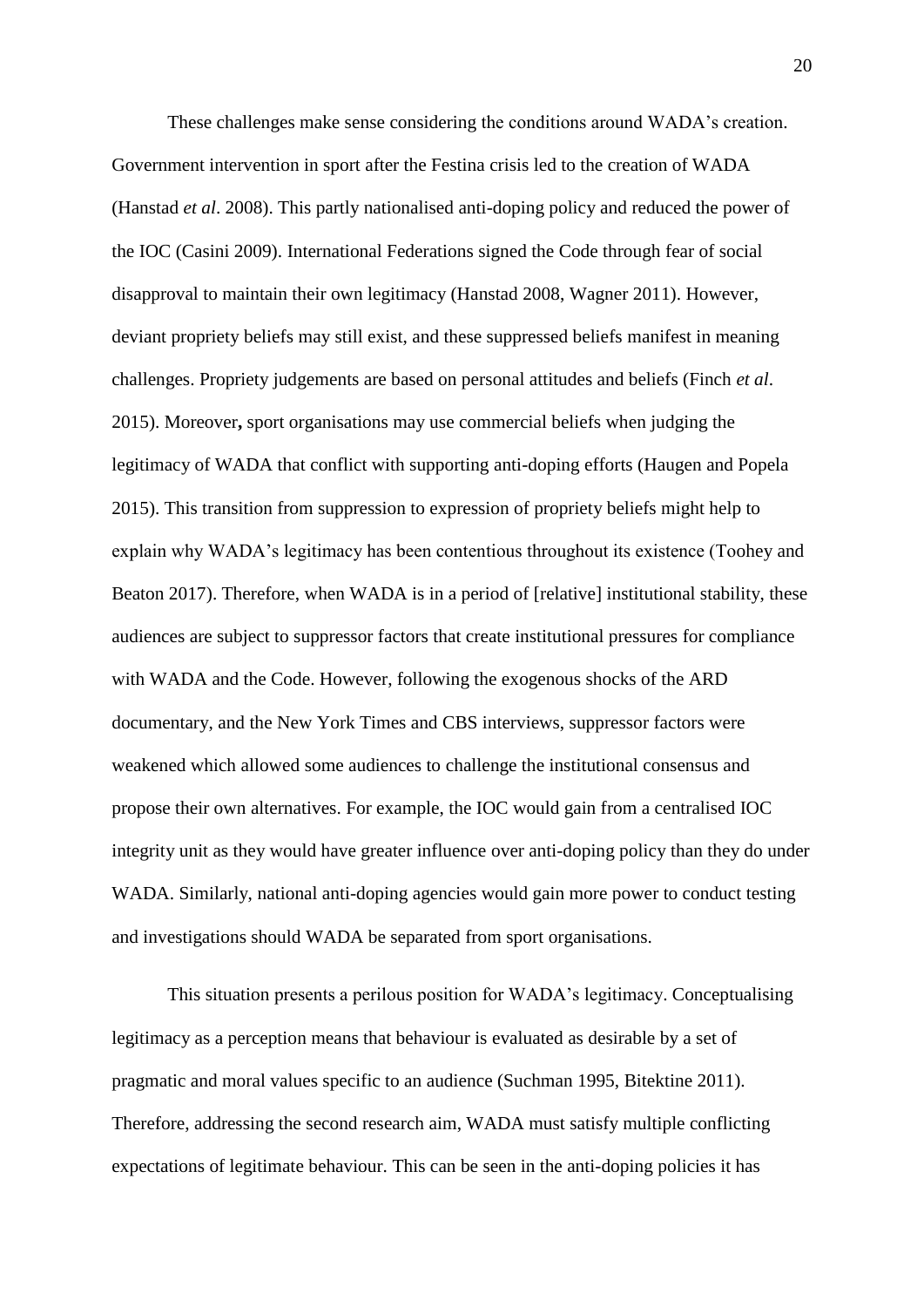prioritised. Since 2016, WADA has increased the intelligence and investigations department, developed 'Speak Up!', a secure online platform for doping informants, and a whistle-blower protection policy in partnership with Fair sport. These are, arguably, beneficial policies for WADA; however, our analysis shows that these changes only occurred because WADA's legitimacy was challenged on this issue. Further, it may be that WADA recognises its perceived legitimacy is increased if it seen as more than a regulatory body. Similarly, it is unlikely that WADA would have created a governance working group to review management processes before audiences publicly targeted the conflict of interest. Especially as the idea of a governance working group was not mentioned by the Executive Board prior until November 2016, directly after the IOC suggested a rival integrity unit. WADA has also developed the IOC proposal for an International Testing Agency (ITA) to separate testing from commercial and national interests. However, the ITA will be non-compulsory for International Federations and the Foundation Board contains members with positions interests promoting sport creating conflicts of interest, so it could not be named independent under Swiss law. The ITA could be thought of as a way of appearing independent whilst minimising loss of control. Graded sanctions for non-compliance have recently been introduced under the International Standard for Code Compliance by Signatories policy which can be viewed as a positive development for WADA's power but also as a response to the legitimacy challenges derived from response to the challenge of collective responsibility prior to Rio.

# *Theoretical contributions*

This research contributes to the wider study of legitimacy and institutional theory. Bitektine and Haack (2015) suggest that there is a need to understand why individuals choose to express a supressed judgement and why individuals engage in more active re-evaluation of an institution. This research tentatively suggests that deeper levels of re-evaluation may be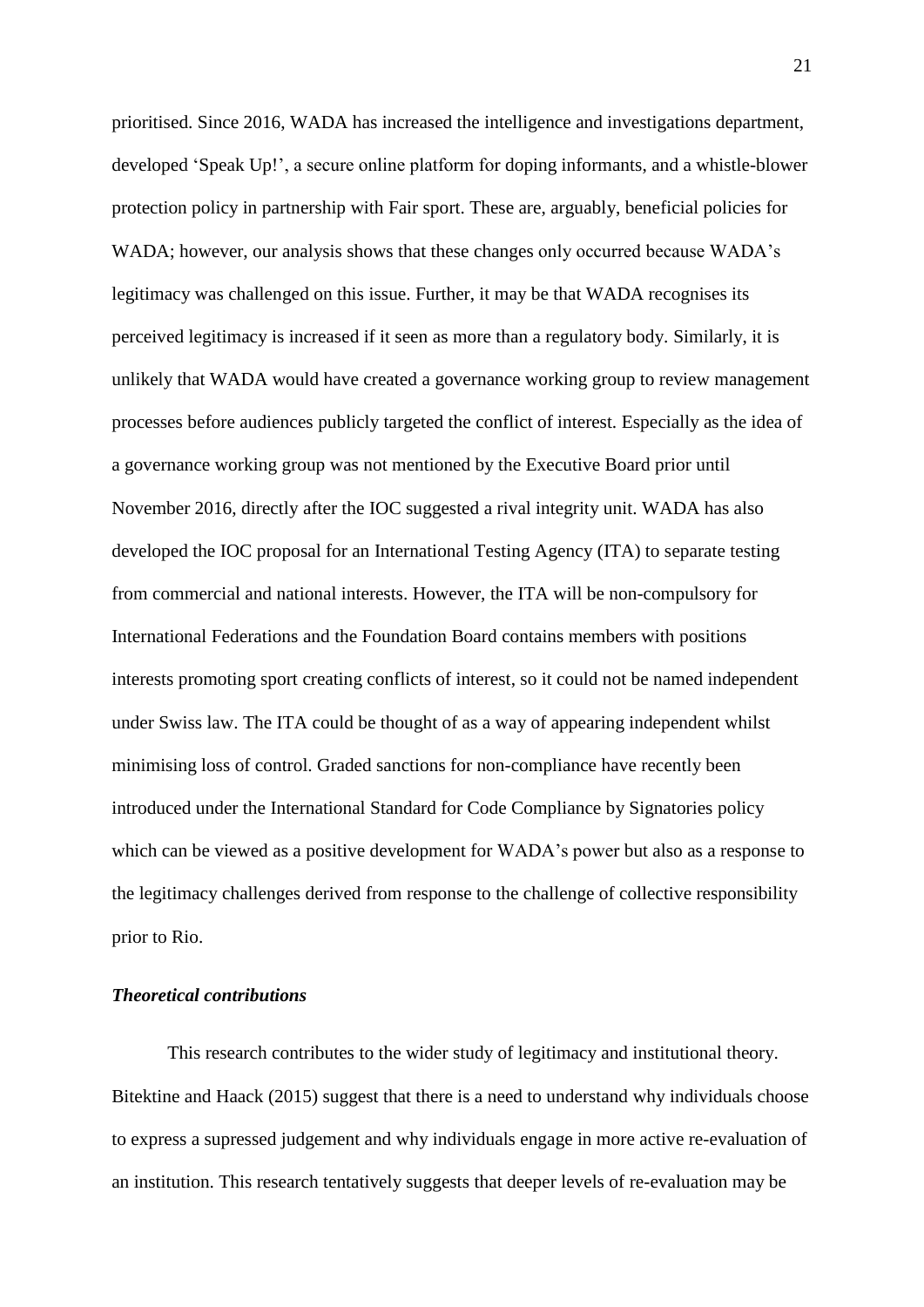related to the locus of the challenge. When blame is attributed to external factors, audiences may still passively accept the institution and instead scrutinise specific elements. When the blame is perceived as internal, then audiences appear to increase scrutiny of an institution's legitimacy. An alternative explanation may be that when blame is perceived as internal to the institution, individuals may be more inclined to share their deviant opinion.

This develops Haack *et al.* (2014) recent theoretical work on vertical legitimacy spillovers. They theorise that it is difficult to assess the legitimacy of transnational governance schemes (such as WADA) and, therefore, the public use emotion-based heuristics, substituting the behaviour of network affiliates as a proxy for the network's legitimacy. The analysis presented in this paper supports this theorisation as the initial negative judgement of the IAAF and ARAF would have had a spillover effect on WADA's legitimacy. Arguably, it is the original actions of the IAAF and ARAF that encouraged audiences to re-evaluate and challenge WADA's legitimacy. This potential dynamic between legitimacy spillovers and suppression warrants further investigation.

Finally, there is a paucity of research utilising the concept of legitimacy challenges (Hirsch and Andrews 1984, Deephouse *et al*. 2017). This research has supported Deephouse *et al*. (2017) proposition that the effective management of legitimacy challenges rests on determining what different audiences care about, rather than a 'single set of expectations' (p. 24). WADA was able to address the concerns of different audiences but required defiance strategies to allow the time to do so. This also develops the key finding of Finch *et al*. (2015), that propriety judgements are based upon beliefs, to argue that audiences who positively judge the legitimacy of an organisation can still challenge the validity of the institution. For example, the national anti-doping agencies challenges following the second McLaren report. In short, an audience can perceive an organisation as legitimate but still challenge it if they serve to benefit from change.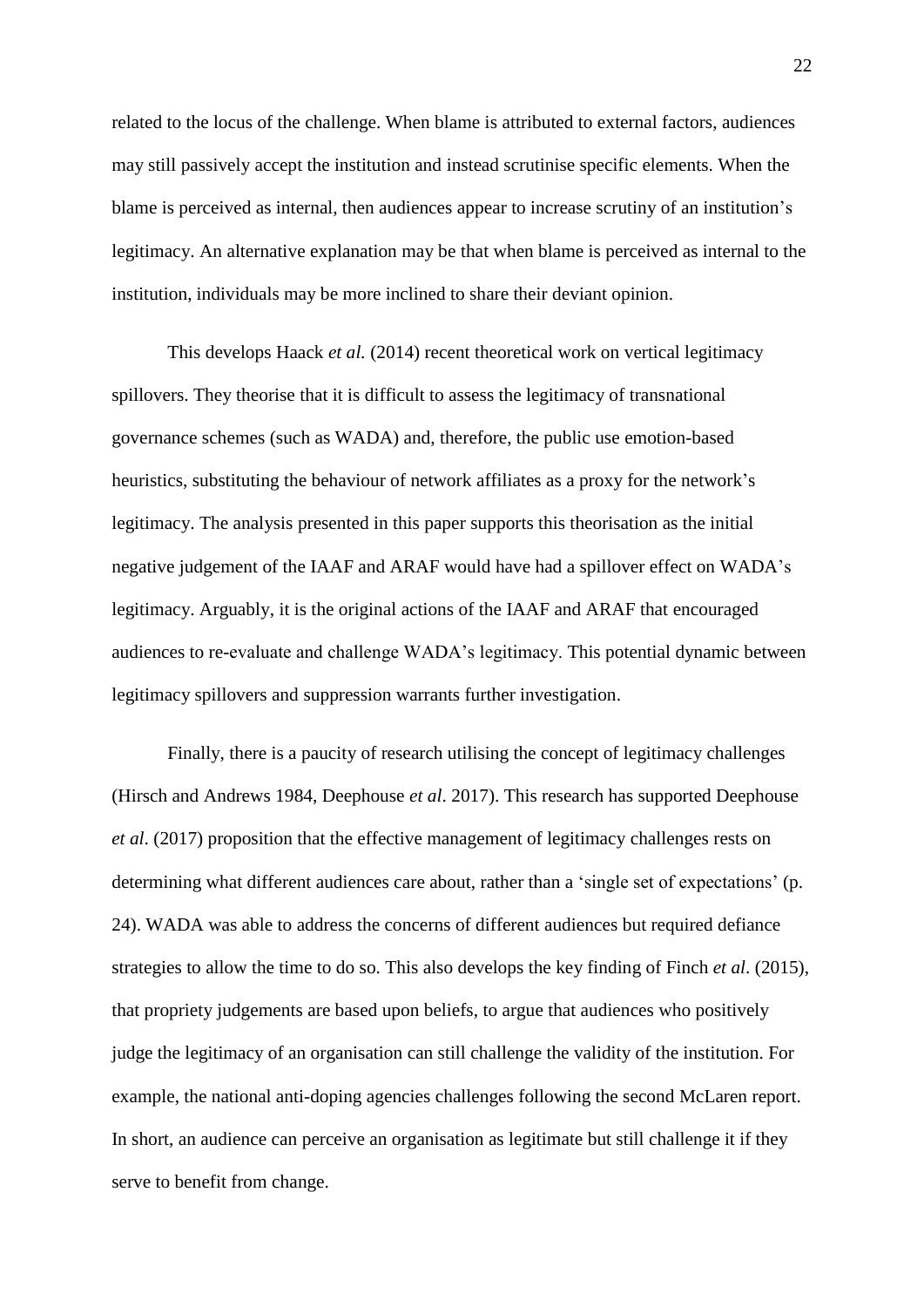# **Concluding Comments**

The purpose of this analysis was to use multi-level legitimacy theory to further understand reactive policy making in relation to anti-doping. The analysis shows that**,**  following the Russian Winter Olympic doping scandal, WADA's perceived legitimacy as an institution was challenged by two main groups: the anti-doping community and sport promoting organisations. The revelation of systematic doping by Russian Olympic athletes exposed shortcomings in anti-doping policy and has allowed these audiences to challenge the legitimacy of WADA. Reactive policy making such as the creation of a new whistle-blower policy and developing investigation capabilities can be understood as a way of WADA responding to these institutional pressures.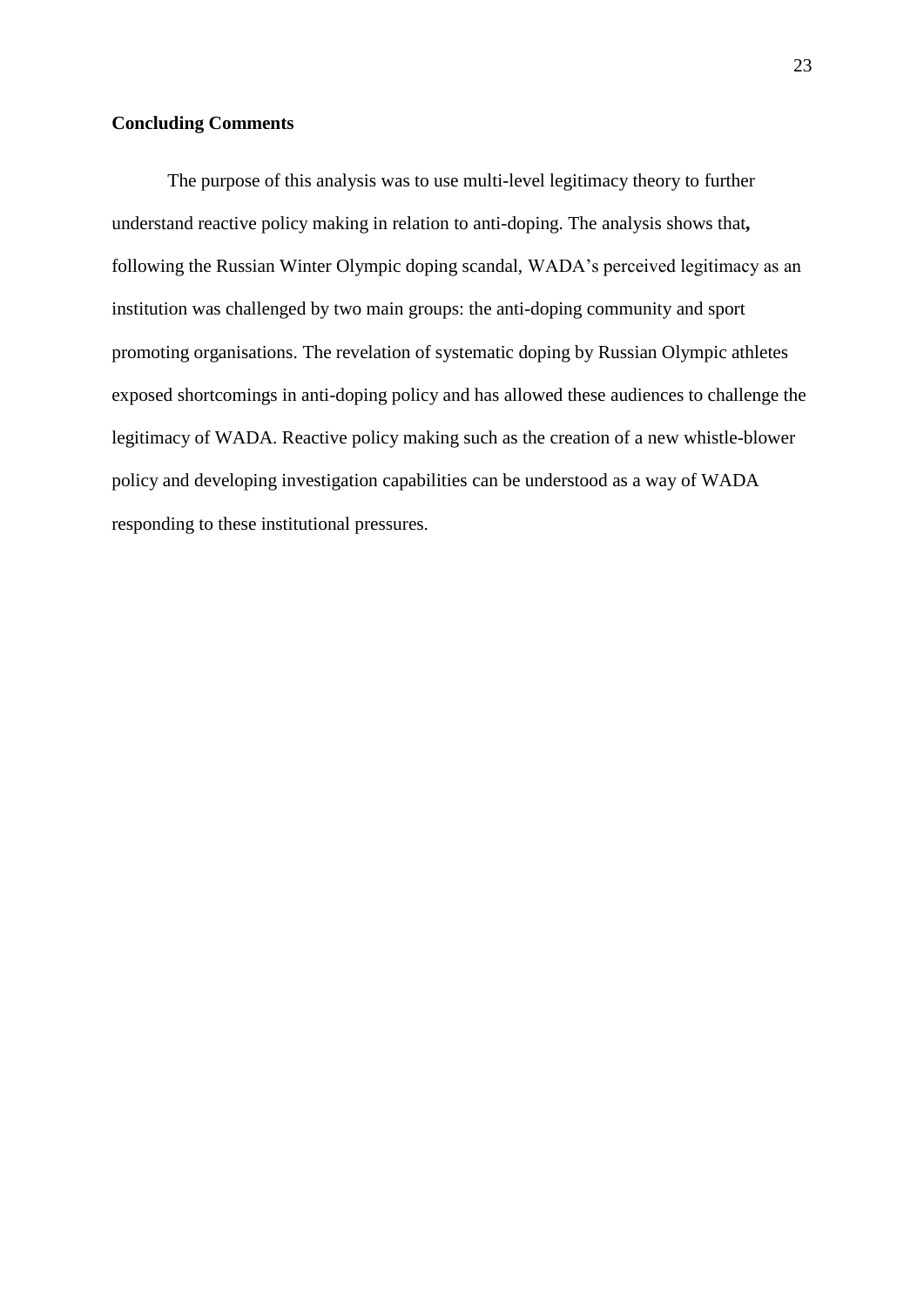#### **References**

- Axon, R., 2016a. Russia's doping scandal presents 'defining moment' before Rio Olympics. *USA Today*, 2 March.
- Axon, R., 2016b. System fails to address state-sponsored doping. *USA Today*, 20 July.
- Berger, P., and Luckmann, T., 1967. *The social construction of knowledge: A treatise in the sociology of knowledge*. New York, NY: Open Road.
- Bitektine, A., 2011. Toward a theory of social judgments of organizations: The case of legitimacy, reputation, and status. *Academy of Management Review*, 36 (1), 151-179.
- Bitektine, A. and Haack, P., 2015. The "macro" and the "micro" of legitimacy: Toward a multilevel theory of the legitimacy process. *Academy of Management Review*, 40 (1), 49-75.
- Bloom, B., 2015. Paula Radcliffe anger at 'horrible' doping accusations. *The Daily Telegraph*, 20 January.
- Braun, V., and Clarke, V., 2006. Using thematic analysis in psychology. *Qualitative Research in Psychology*, 3 (2), 77-101.
- Brissonneau, C., and Ohl, F., 2010. The genesis and effect of French anti-doping policies in cycling. *International Journal of Sport Policy and Politics*, 2 (2), 173-187.
- Broadbent, R., 2015. 'Systemic cheating' would warrant suspending Russia. *The Sunday Times*, 20 May.
- Brundage, A., 2013. *Going to the sources: A guide to historical research and writing, 5th edition*. Malden, MA: Wiley-Blackwell.
- Casini, L., 2009. Global hybrid public-private bodies: The World Anti-Doping Agency (WADA). *International Organizations Law Review*, 6 (2), 421-446.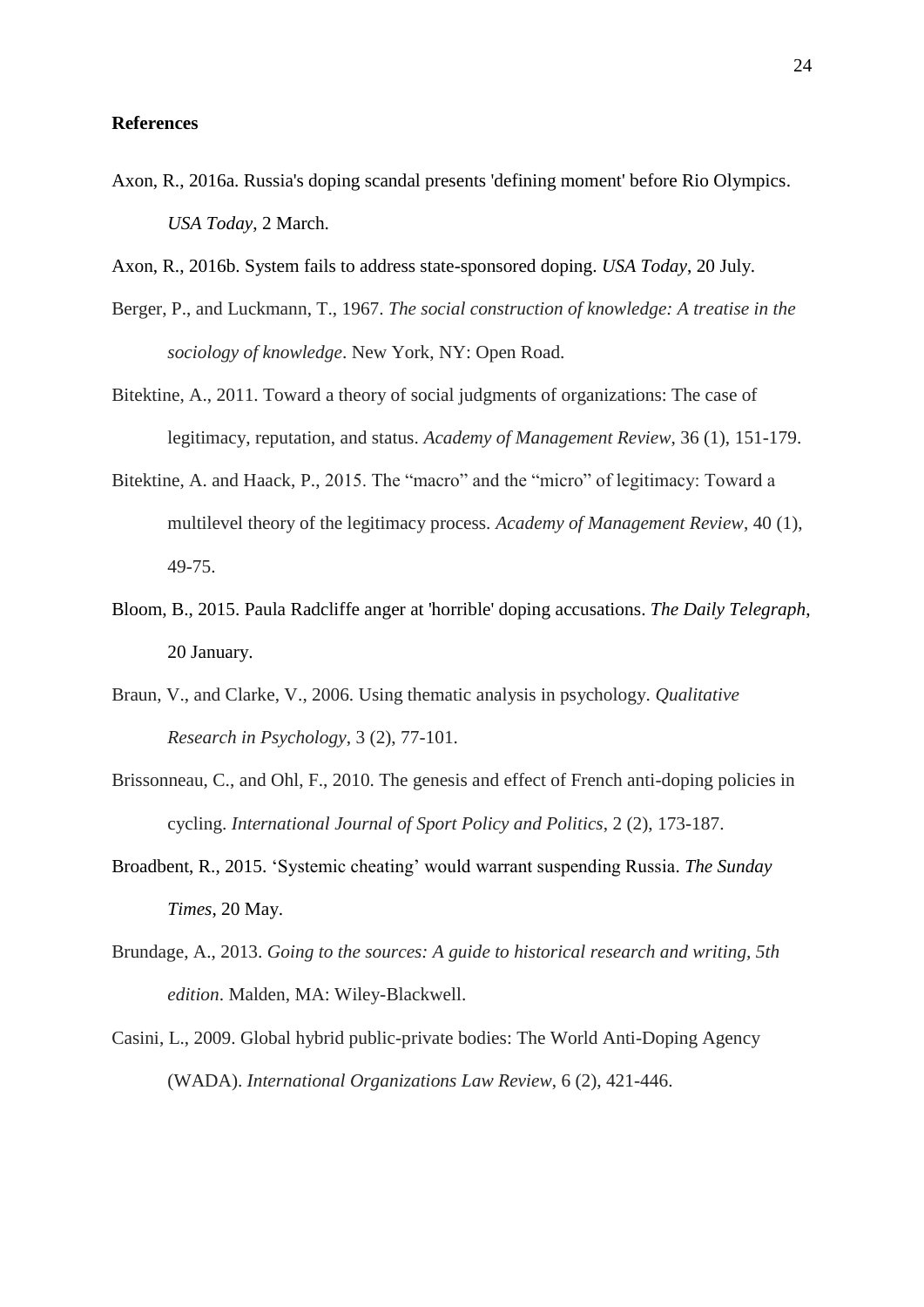- Chung, H., and Thewissen, S., 2011. Falling back on old habits? A comparison of the social and unemployment crisis reactive policy strategies in Germany, the UK and Sweden. *Social Policy & Administration*, 45 (4), 354-370.
- Clarey, C., 2015. Cloud of corruption and doping hangs worldwide. *The New York Times*, 30 November.
- Deephouse, D. L., Bundy, J., Tost, L. P., and Suchman, M. C., 2017. Organizational legitimacy: Six key questions. In: Greenwood, R., *et al*., eds., *The SAGE Handbook of*  Organizational Institutionalism, 2<sup>nd</sup> ed. Thousand Oaks, CA: Sage.
- DiMaggio, P., and Powell, W. W., 1983. The iron cage revisited: Collective rationality and institutional isomorphism in organizational fields. *American Sociological Review*, 48 (2), 147-160.
- Dimeo, P. and Møller, V., 2018. *The anti-doping crisis in sport: causes, consequences, solutions*. London, UK: Routledge.
- Dunbar, G. and Wilson, S., 2016. IOC leaders stop short of complete ban on Russians from Rio. *The Hamilton Spectator*, 24 July.
- Engelberg, T., and Skinner, J., 2016. Doping in sport: Whose problem is it?. *Sport Management Review*, 19 (1), 1-5.
- Finch, D., Deephouse, D., and Varella, P., 2015. Examining an individual's legitimacy Judgment Using the Value–Attitude System: The Role of Environmental and Economic Values and Source Credibility. *Journal of Business Ethics*, 127 (2), 265- 281.
- Gleaves, J., and Llewellyn, M., 2014. Sport, drugs and amateurism: Tracing the real cultural origins of anti-doping rules in international sport. *The international journal of the history of sport*, 31 (8), 839-853.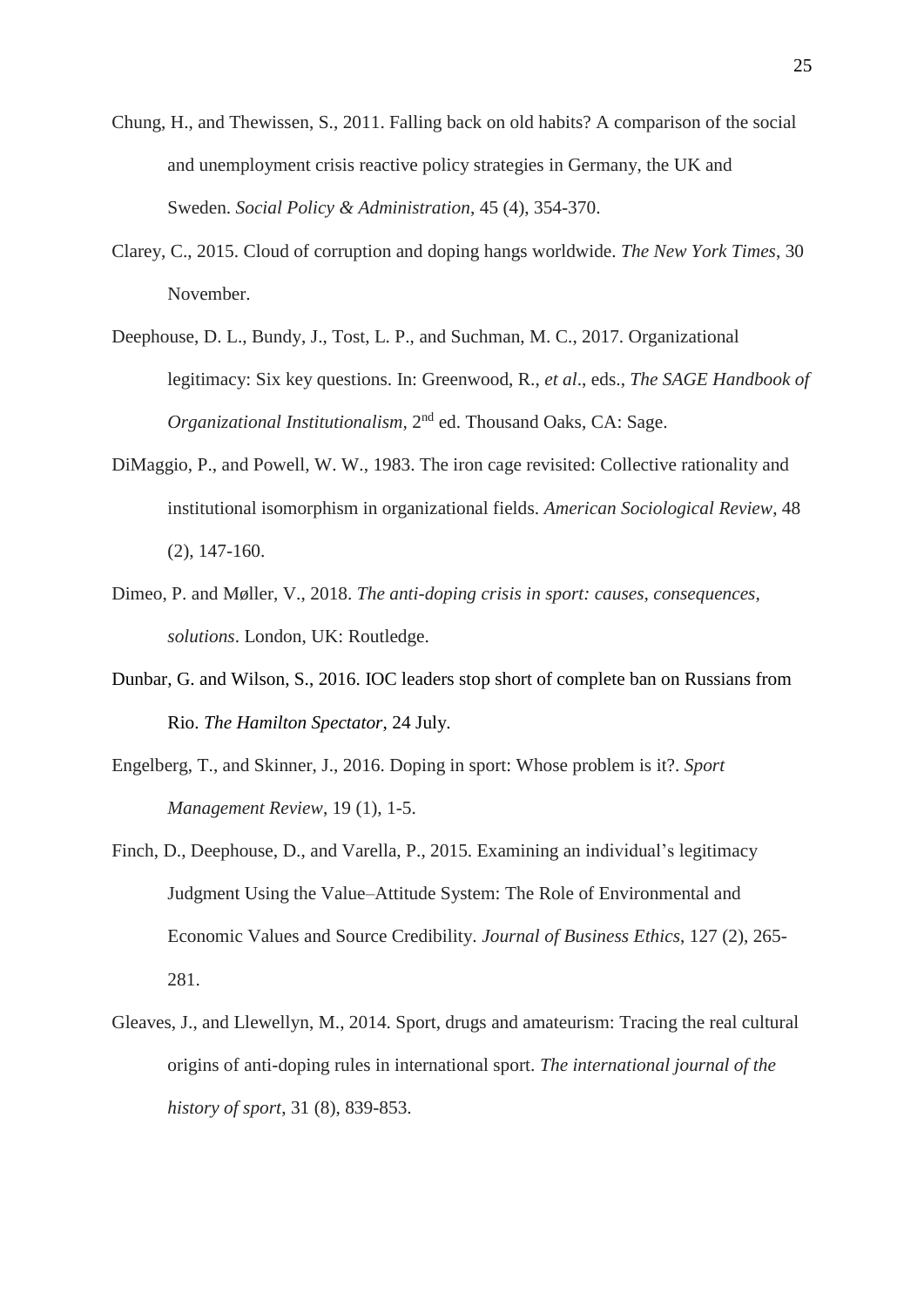- Greenwood, R., *et al*., 2008. *The Sage handbook of organizational institutionalism*. Thousand Oaks, CA: Sage.
- Haack, P., and Sieweke, J., 2018. The Legitimacy of inequality: Integrating the perspectives of system justification and social judgment. *Journal of Management Studies,* 55*, 486– 516*.
- Haack, P., Pfarrer, M. D., and Scherer, A. G., 2014. Legitimacy-as-feeling: How affect leads to vertical legitimacy spillovers in transnational governance. *Journal of Management Studies*, 51 (4), 634-666.
- Hanstad, D. V., 2008. Drug scandal and organizational change within the International Ski Federation: A figurational approach. *European Sport Management Quarterly*, 8 (4), 379-398.
- Hanstad, D. V., Skille, E. Å., and Loland, S., 2010. Harmonization of anti-doping work: Myth or reality?. *Sport in Society*, 13 (3), 418-430.
- Hanstad, D. V., Smith, A., and Waddington, I., 2008. The Establishment of the World Anti-Doping Agency A study of the management of organizational change and unplanned outcomes. *International Review for the Sociology of Sport*, 43 (3), 227-249.
- Hardy, C. and Maguire, S., 2017. Institutional entrepreneurship and change in fields. In: Greenwood, R., et al., eds., The Sage handbook of organizational institutionalism, 2<sup>nd</sup> ed. London, UK: Sage, 261-280.
- Haugen, K. K., and Popela, P., 2015. Why sports officials may choose not to fight performance-enhancing drugs. *European Journal of Sport Studies*, 3 (2), 32-39.
- Heinze, K. L., and Lu, D., 2017. Shifting responses to institutional change: The National Football League and player concussions. *Journal of Sport Management*, 31 (5), 497- 513.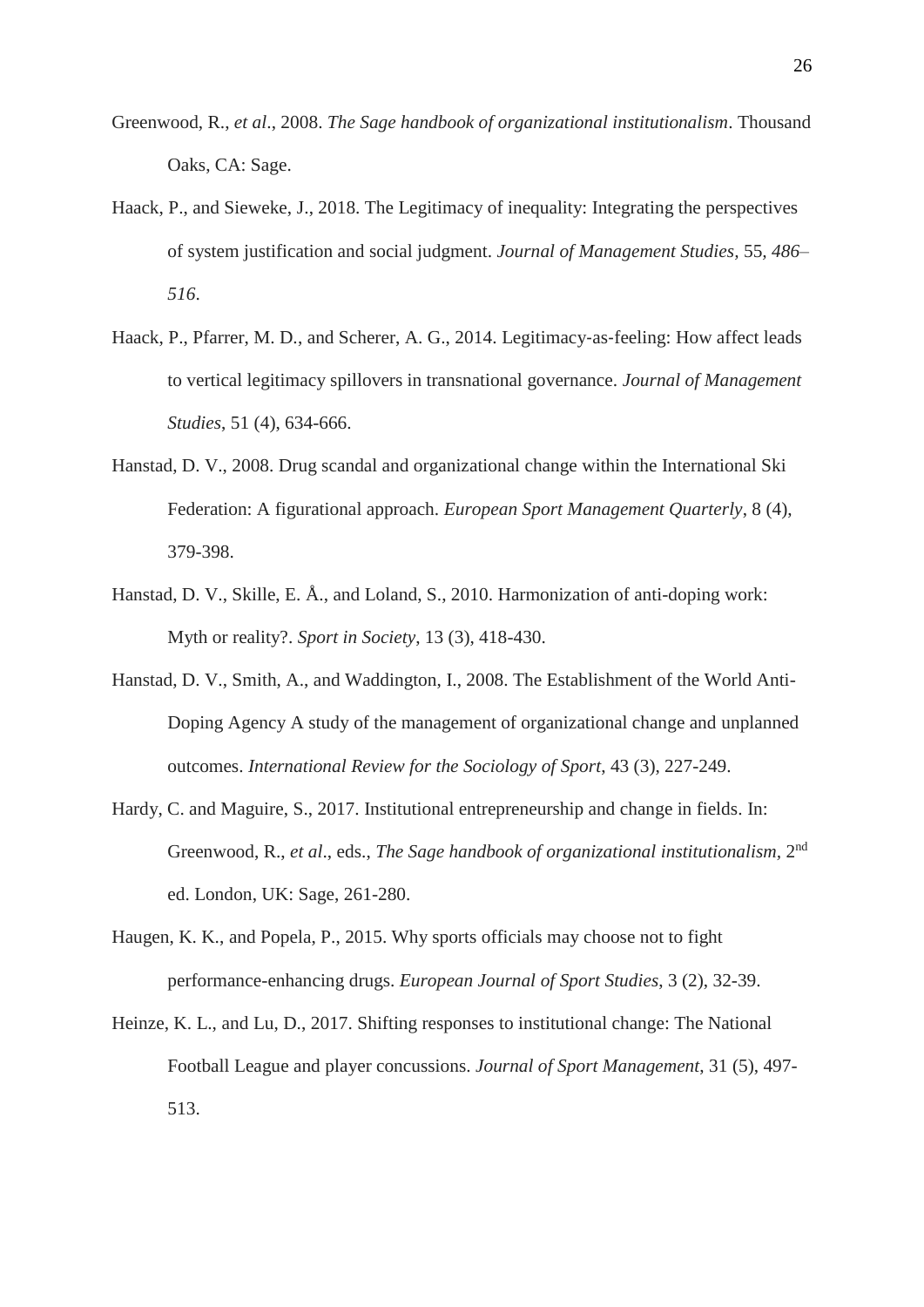- Hermann, A., and Henneberg, S., 2014. Anti-doping systems in sports are doomed to fail: A probability and cost analysis. *Sports Medicine and Doping Studies,* 4, 148–160
- Holm, P., 1995. The dynamics of institutionalization: Transformation processes in Norwegian fisheries. *Administrative Science Quarterly*, 40 (3) 398-422.
- Houlihan, B., 2014. Achieving compliance in international anti-doping policy: An analysis of the 2009 World Anti-Doping Code. *Sport Management Review*, 17 (3), 265-276.
- Hunt, T. M., 2011. *Drug games: The International Olympic Committee and the politics of doping, 1960–2008*. Austin, TX: University of Texas Press.
- Hunt, T. M., Dimeo, P., and Jedlicka, S. R., 2012. The historical roots of today's problems: A critical appraisal of the international anti-doping movement. *Performance enhancement & health*, 1 (2), 55-60.
- iNADO, 2016a. iNADO Athlete + Leader Symposium October 30-31 [online]. iNADO: Bonn, Germany. Available from [http://www.inado.org/fileadmin/user\\_upload/Press\\_Releases/2017\\_Oct\\_31\\_A\\_L\\_Sy](http://www.inado.org/fileadmin/user_upload/Press_Releases/2017_Oct_31_A_L_Sym_Closing_Public_Release.pdf)

[m\\_Closing\\_Public\\_Release.pdf](http://www.inado.org/fileadmin/user_upload/Press_Releases/2017_Oct_31_A_L_Sym_Closing_Public_Release.pdf) [accessed 25 March 2018].

- iNADO, 2016b. The Response to the second McLaren Report must be strong, decisive and unwavering [online]. iNADO: Bonn, Germany. Available from [http://www.inado.org/fileadmin/user\\_upload/Press\\_Releases/iNADO\\_McLaren\\_2\\_M](http://www.inado.org/fileadmin/user_upload/Press_Releases/iNADO_McLaren_2_Media_Release__2016Dec9_.pdf) [edia\\_Release\\_\\_2016Dec9\\_.pdf](http://www.inado.org/fileadmin/user_upload/Press_Releases/iNADO_McLaren_2_Media_Release__2016Dec9_.pdf) [accessed 25 March 2018].
- Ingle, S., 2015. What next for the main players in the Russia doping scandal? *The Guardian*, 13 November.
- Ingle, S., 2016a. Athletes 'have lost faith' in IOC and Wada over Russia failures. *The Guardian*, 14 June.
- Ingle, S., 2016b. Second McLaren report: five questions on the Russian doping scandal. *The Guardian*, 10 December.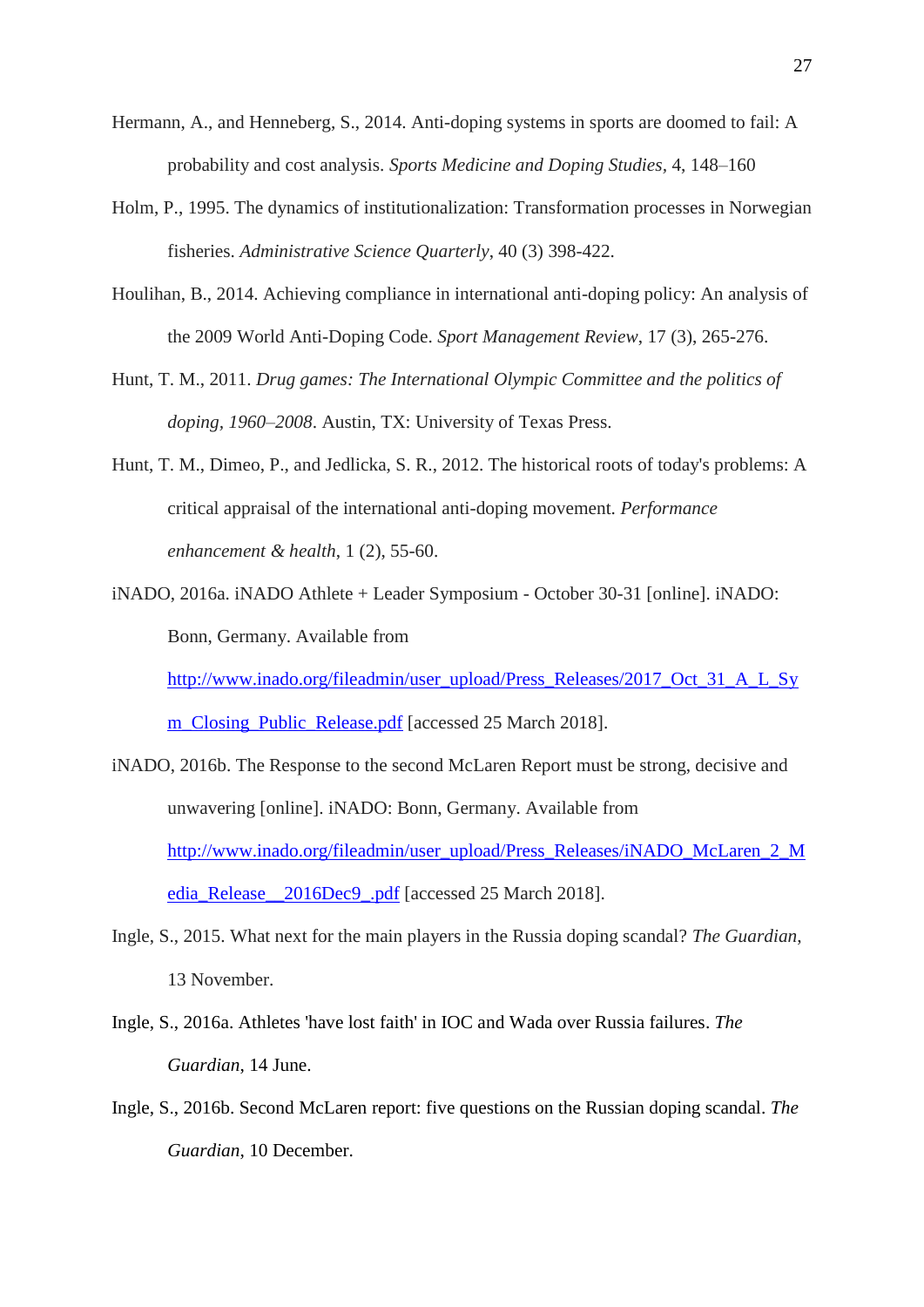Ingle, S. and Gibson, O., 2016. Wada fears for future as Olympic chiefs take aim over Russia's ban at Rio 2016. *The Guardian*, 20 September.

- International Olympic Committee, 2017. Joint Statement Following the Meeting of IOC President, Prof. Richard Mclaren and WADA President [online]. IOC: Lausanne. Available from [https://www.olympic.org/news/joint-statement-following-the](https://www.olympic.org/news/joint-statement-following-the-meeting-of-ioc-president-prof-richard-mclaren-and-wada-president)[meeting-of-ioc-president-prof-richard-mclaren-and-wada-president](https://www.olympic.org/news/joint-statement-following-the-meeting-of-ioc-president-prof-richard-mclaren-and-wada-president) [accessed 28 March 2018].
- Jedlicka, S. R., and Hunt, T. M. 2013. The international anti-doping movement and UNESCO: A historical case study. *The International Journal of the History of Sport*, 30 (13), 1523-1535.
- Kraatz, M. S., and Block, E. S., 2008. Organizational implications of institutional pluralism. *In*: R. Greenwood, *et al.,* eds., *The Sage Handbook of Organizational Institutionalism*. Thousand Oaks, CA: Sage, 243-275.
- Linsley, P., and Kajuter, P., 2008. Restoring reputation and repairing legitimacy: a case study of impression management in response to a major risk event at Allied Irish Banks plc. *International Journal of Financial Services Management*, 3 (1), 65-82.
- Lock, D., Filo, K., Kunkel, T., and Skinner, J. L., 2015. The development of a framework to capture perceptions of sport organizations legitimacy. *Journal of Sport Management*, 29 (4), 362-379.
- Magnay, J., 2016. Rio Olympics: John Fahey's failed attempt to stop Russia cheating. *The Australian*, 30 July.
- Majendie, M., 2015. New WADA chief Olivier Niggli: 'This goes to the darkest side of the human being'. *The Independent*, 1 December.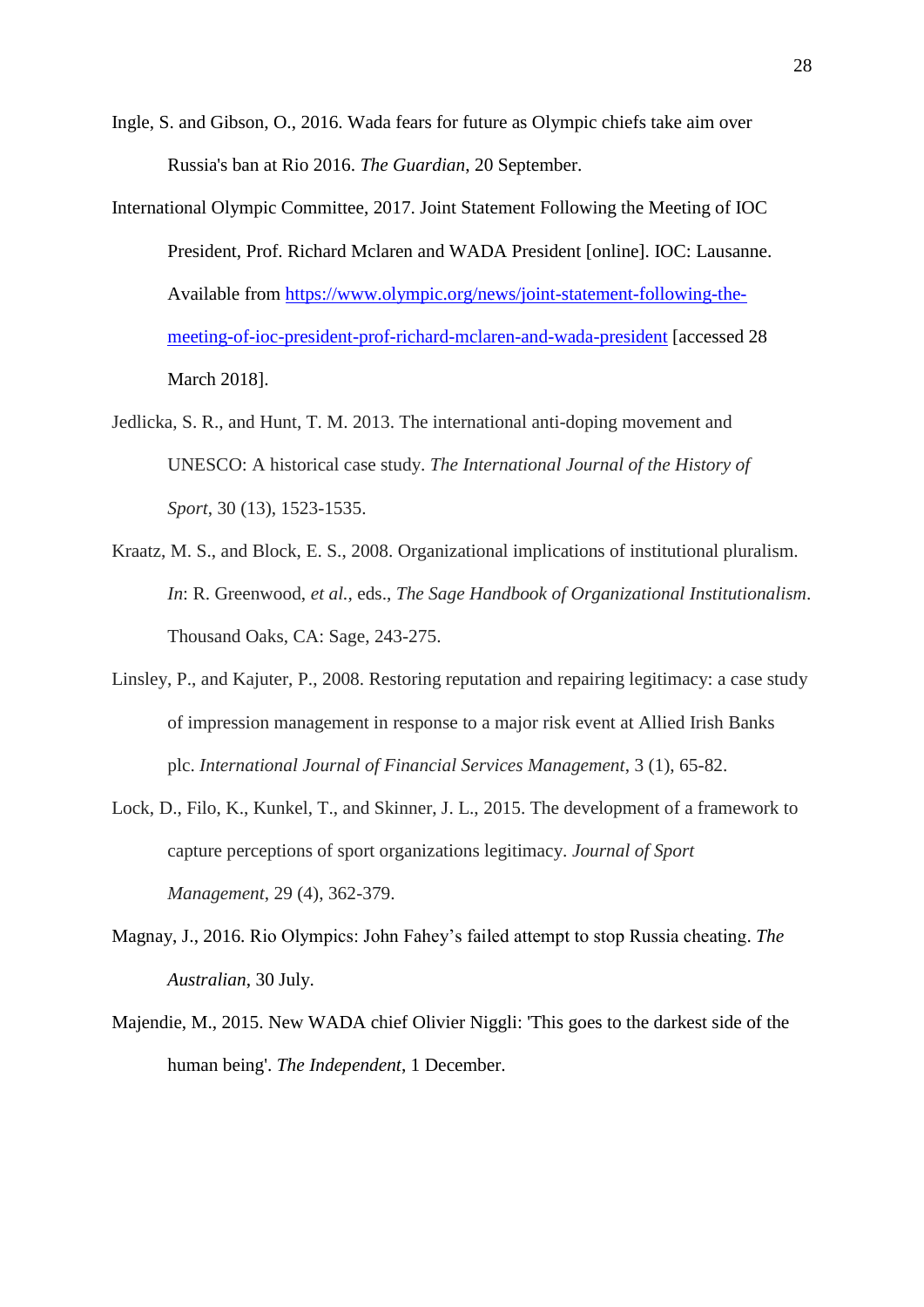- Merriam, S. B., 1998. *Qualitative Research and Case Study Applications in Education. Revised and Expanded from "Case Study Research in Education"*. San Francisco, CA: Jossey-Bass Publishers.
- Møller, V., 2016. The road to hell is paved with good intentions—A critical evaluation of WADA's anti-doping campaign. *Performance Enhancement & Health*, 4 (3-4), 111- 115.
- Oliver, C., 1991. Strategic responses to institutional processes. *Academy of Management Review*, 16 (1), 145-179.
- Pound, R., 2015. Independent Commission Report #1 [online]. WADA: Lausanne. Available from: [https://www.wada-ama.org/en/resources/world-anti-doping](https://www.wada-ama.org/en/resources/world-anti-doping-program/independent-commission-report-1)[program/independent-commission-report-1](https://www.wada-ama.org/en/resources/world-anti-doping-program/independent-commission-report-1) [accessed 1 April 2018].
- Powell, M., 2016. Winter sports athletes ask for the doping spotlight. *The New York Times*, 29 March.
- Ritchie, I., 2014. Pierre de Coubertin, doped 'amateurs' and the 'spirit of sport': the role of mythology in Olympic anti-doping policies. *The International Journal of the History of Sport*, 31 (8), 820-838.
- Ritchie, I., and Jackson, G. (2014). Politics and 'shock': reactionary anti-doping policy objectives in Canadian and international sport. *International Journal of Sport Policy and Politics*, 6 (2), 195-212.
- Ruef, M., and Scott, W. R., 1998. A multidimensional model of organizational legitimacy: Hospital survival in changing institutional environments. *Administrative Science Quarterly*, 43 (4), 877-904.
- Ruiz, R., 2016. U.S. Senate Committee has questions for global doping watchdog. *The New York Times*, 20 June.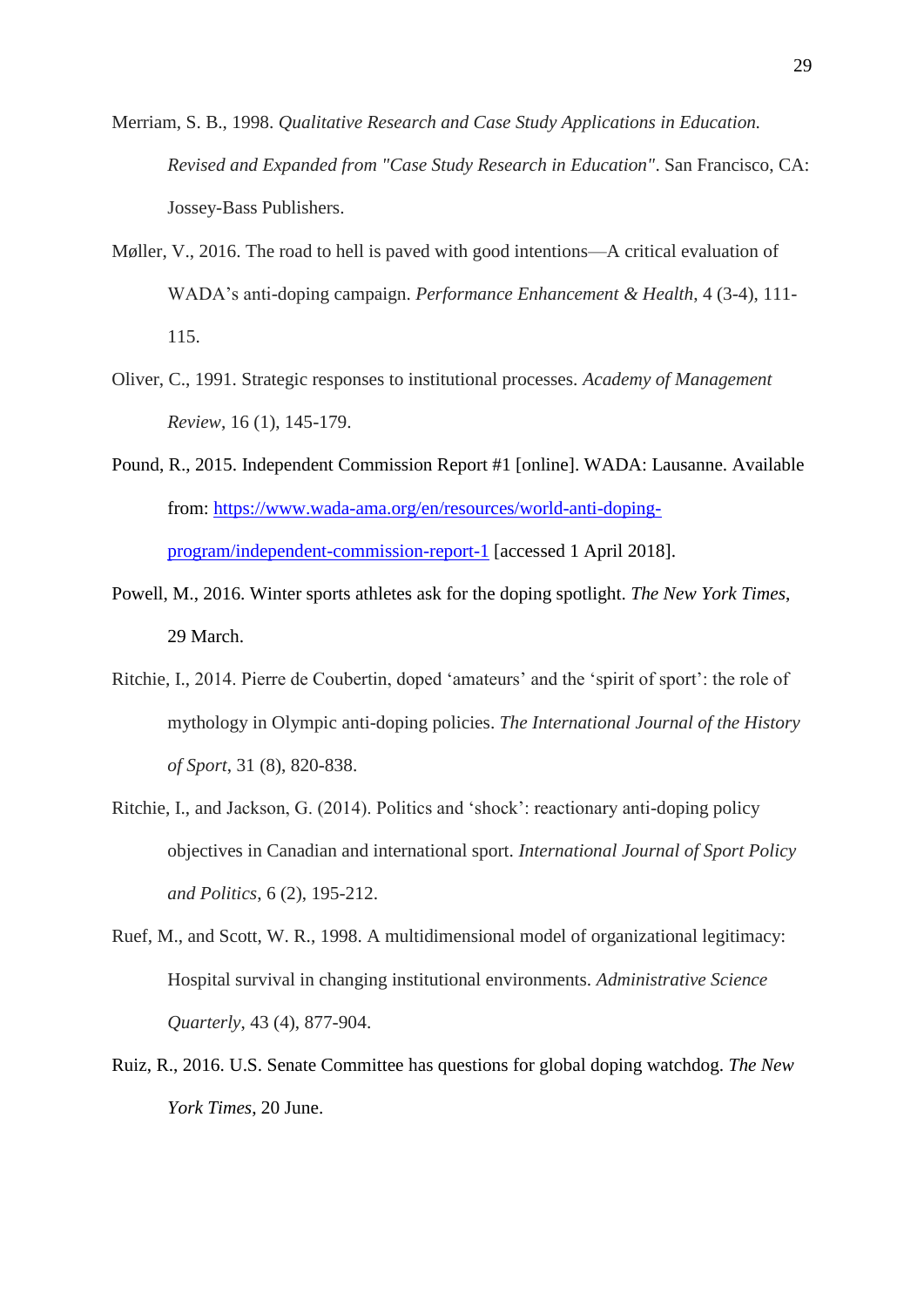Seippel, Ø., Dalen, H. B., Sandvik, M. R., and Solstad, G. M., 2018. From political sports to sports politics: on political mobilization of sports issues. *International Journal of Sport Policy and Politics*, 1-18. Available from doi: https://doi.org/10.1080/19406940.2018.1501404

Scott, J., 2014. *A matter of record: Documentary sources in social research*. London: John Wiley & Sons.

Scott, W. R., 2008. *Institutions and organizations*. London: Sage.

- Skinner, J., Edwards, A., and Corbett, B., 2014. *Research methods for sport management*. London: Routledge.
- Skinner, J., Read, D. J., and Kihl, L. A., 2017. Applying a conceptual model of policy regime effectiveness to national and international anti-doping policy in sport. *In*: Kihl, L. A., ed. *Corruption in Sport*. London: Routledge, 62-78.
- Suchman, M. C., 1995. Managing legitimacy: Strategic and institutional approaches. *Academy of Management Review*, 20 (3), 571-610.
- Suddaby, R., 2015. Can institutional theory be critical? *Journal of Management Inquiry*, 24 (1), 93-95.
- Toohey, K., and Beaton, A., 2017. International cross-sector social partnerships between sport and governments: The World Anti-Doping Agency. *Sport Management Review*, 20 (5), 483-496.
- Tost, L. P., 2011. An integrative model of legitimacy judgments. *Academy of Management Review*, 36 (4), 686-710.

Tygart, T., 2016. Opinion| Come clean, Russia, or no Rio. *The New York Times*, 25 May.

Ulrich, R., *et al*., 2018. Doping in two elite athletics competitions assessed by randomizedresponse surveys. *Sports Medicine*, 48 (1), 211-219.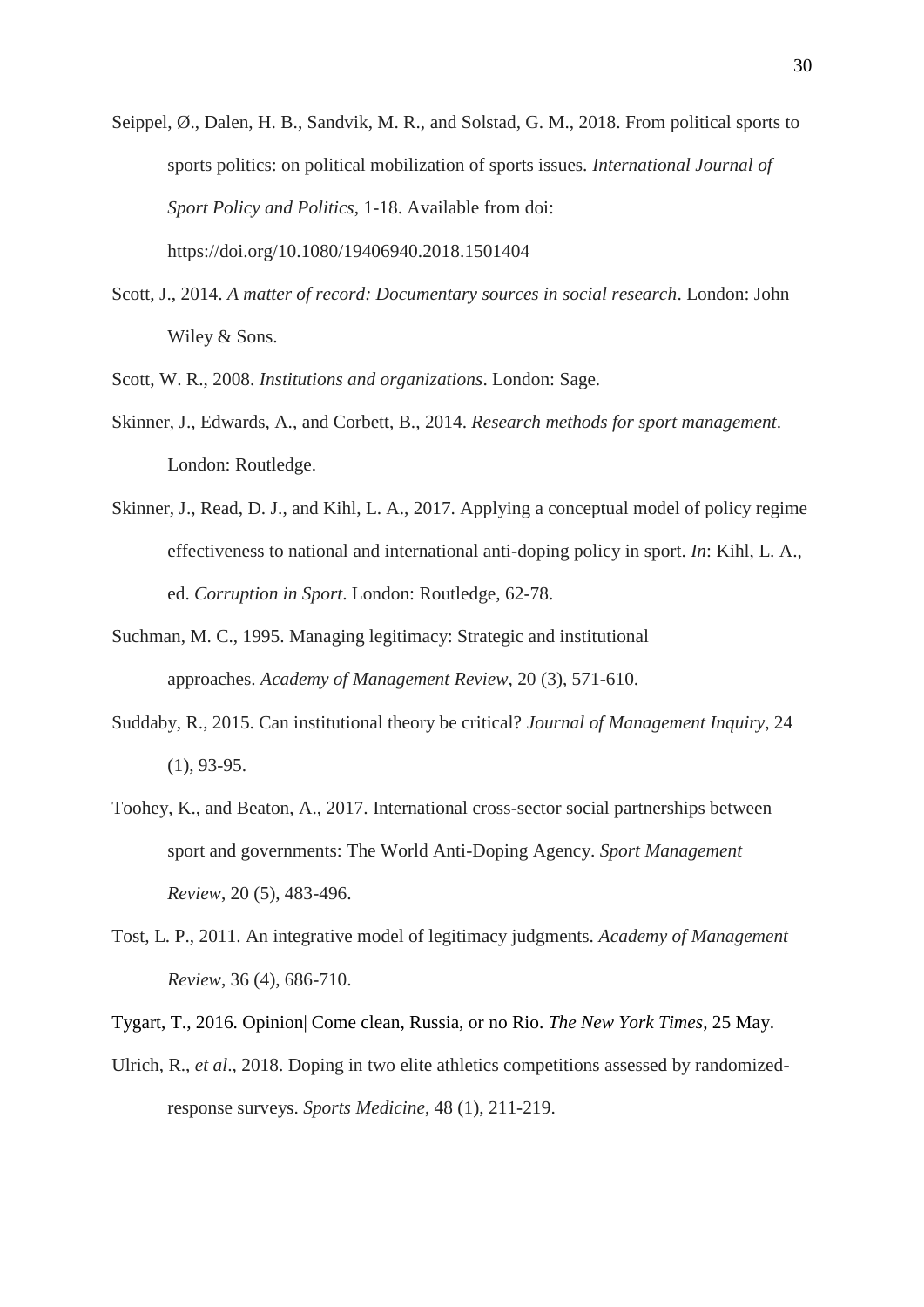WADA, 2016a. Minutes of the WADA Executive Committee meeting 12 May September 2016 [online]. WADA Lausanne. Available from [https://www.wada](https://www.wada-ama.org/sites/default/files/resources/files/ec_minutes_12_may_2015-eng-final.pdf)[ama.org/sites/default/files/resources/files/ec\\_minutes\\_12\\_may\\_2015-eng-final.pdf](https://www.wada-ama.org/sites/default/files/resources/files/ec_minutes_12_may_2015-eng-final.pdf) [accessed 18 March 2018].

WADA, 2016b. Minutes of the WADA Executive Committee meeting 21 September 2016 [online]. WADA: Lausanne. Available from [https://www.wada](https://www.wada-ama.org/sites/default/files/resources/files/executivecommitteeminutes21sept2016_final.pdf)[ama.org/sites/default/files/resources/files/executivecommitteeminutes21sept2016\\_fina](https://www.wada-ama.org/sites/default/files/resources/files/executivecommitteeminutes21sept2016_final.pdf) [l.pdf](https://www.wada-ama.org/sites/default/files/resources/files/executivecommitteeminutes21sept2016_final.pdf) [accessed18 March 2018].

WADA, 2016c. Minutes of the WADA Executive Committee meeting 17 November 2016 [online]. WADA: Lausanne. Available from [https://www.wada](https://www.wada-ama.org/sites/default/files/resources/files/executivecommitteeminutes_17nov2015_final.pdf)[ama.org/sites/default/files/resources/files/executivecommitteeminutes\\_17nov2015\\_fin](https://www.wada-ama.org/sites/default/files/resources/files/executivecommitteeminutes_17nov2015_final.pdf) [al.pdf](https://www.wada-ama.org/sites/default/files/resources/files/executivecommitteeminutes_17nov2015_final.pdf) [accessed 18 March 2018].

- WADA, 2017a. Statement from WADA Athlete Committee. WADA: Lausanne. Available from [https://www.wada-ama.org/en/media/news/2017-03/statement-from-wada](https://www.wada-ama.org/en/media/news/2017-03/statement-from-wada-athlete-committee)[athlete-committee](https://www.wada-ama.org/en/media/news/2017-03/statement-from-wada-athlete-committee) [accessed 18 August 2018].
- WADA, 2017**b**. Annual Report 2016 [online]. WADA: Lausanne. Available from <https://www.wada-ama.org/en/resources/finance/annual-report> [accessed 18 March 2016].
- Wagner, U., 2011. Towards the construction of the world anti-doping agency: Analyzing the approaches of FIFA and the IAAF to doping in sport. *European Sport Management Quarterly*, 11 (5), 445-470.
- Waldie, P., 2016. WADA head defends action on doping, ties to IOC amid wave of criticism. *The Globe and Mail*, 20 June.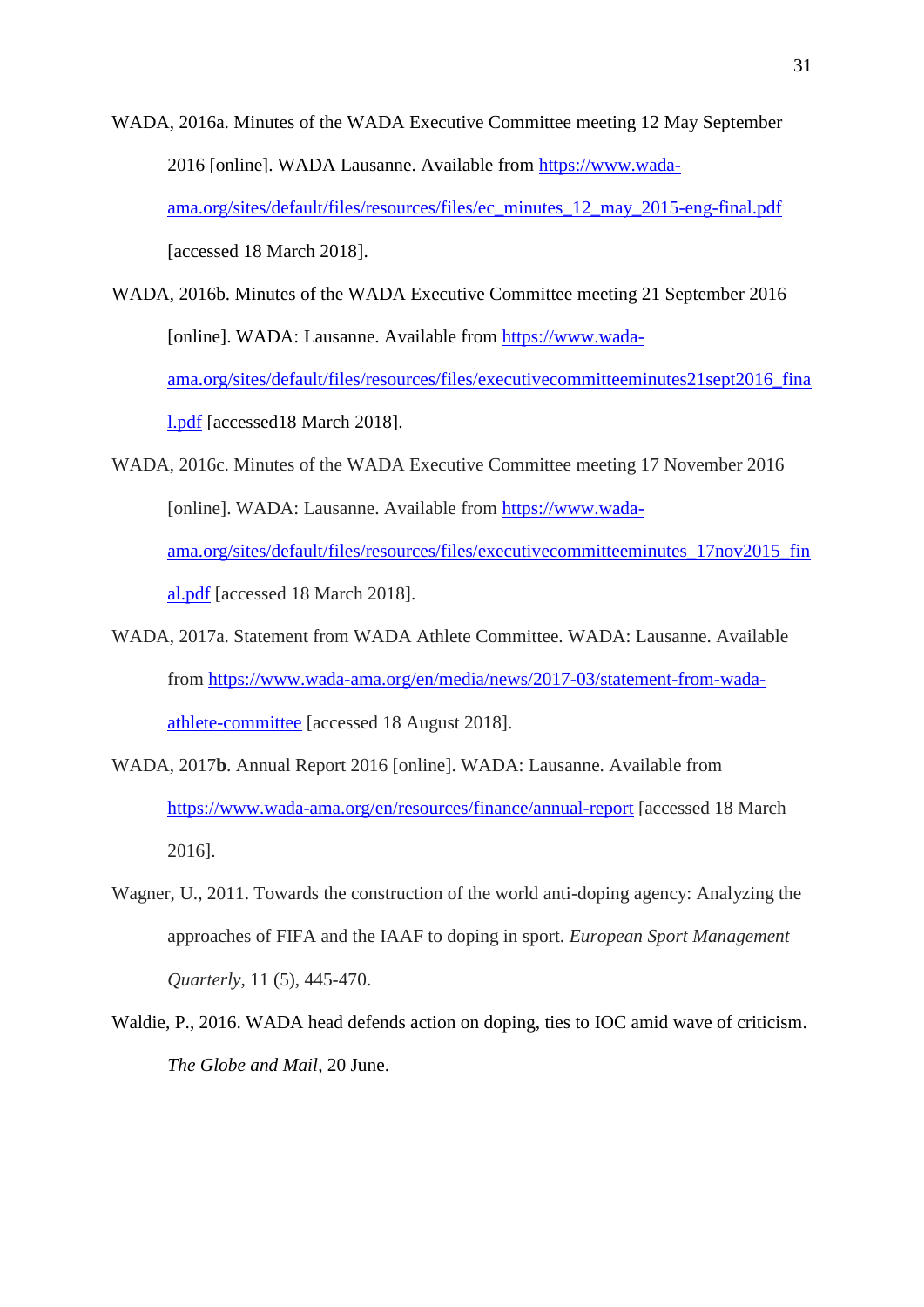- Weaver, D. A., and Bimber, B., 2008. Finding news stories: a comparison of searches using LexisNexis and Google News. *Journalism & Mass Communication Quarterly*, 85 (3), 515-530.
- Yazan, B., 2015. Three approaches to case study methods in education: Yin, Merriam, and Stake. *The Qualitative Report*, 20 (2), 134-152.
- Ziegler, M., 2016. Brazil 'halted doping tests' before Games. *The Sunday Times*, 5 August.
- Zimmerman, M. A., and Zeitz, G. J., 2002. Beyond survival: Achieving new venture growth by building legitimacy. *Academy of Management Review*, 27 (3), 414-431.
- Zucker, L. G., 1977. The role of institutionalization in cultural persistence. *American Sociological Review*, 42 (5), 726-743.